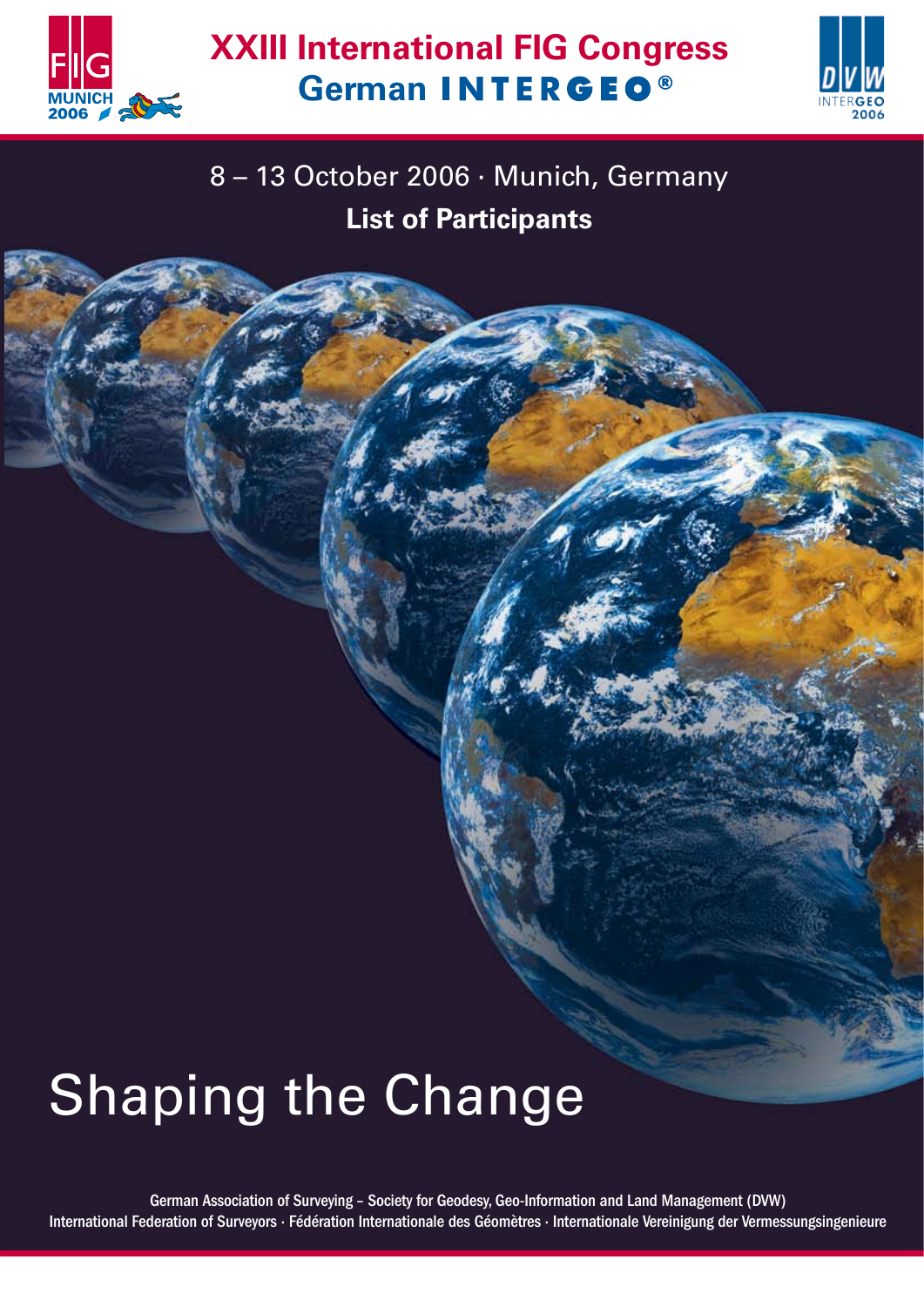### **List of Participants**

| <b>Surname</b>   | <b>Family name</b> | Company                                                     |
|------------------|--------------------|-------------------------------------------------------------|
| <b>Albania</b>   |                    |                                                             |
| Ergjin           | Samimi             | Aksion 2000                                                 |
| <b>Algeria</b>   |                    |                                                             |
| Kamel            | Belhachemy         | Geometre Expert Foncier                                     |
| <b>Bachir</b>    | Gourine            | Center National des Techniques                              |
| <b>Argentina</b> |                    |                                                             |
|                  |                    |                                                             |
| Analía           | Argerich           | National University of Catamarca                            |
| Hilda            | Herrera            | National University of Catamarca - Argentina                |
| <b>Australia</b> |                    |                                                             |
| Simon            | Adcock             | Valver General Victoria                                     |
| Scott            | <b>Barker</b>      | The Sydney Congress Organising Committee                    |
| Rohan            | <b>Bennett</b>     | The University of Melbourne                                 |
| John             | <b>Brock</b>       | H. Ramsay & Co.                                             |
| Anthony          | <b>Burns</b>       | Land Equity International Pty Ltd                           |
| Darren           | <b>Burns</b>       | Department of Natural Resources                             |
| Jim              | Curnow             | Alexander Symonds                                           |
| Michael          | Elfick             | <b>GEODATA / ESRI</b>                                       |
| Kate             | Fairlie            | University of New South Wales                               |
| Gary             | Gazzard            | Daracon Group                                               |
| Stuart           | Gordon             | AAMHatch                                                    |
| Paul             | Harcombe           | Department of Lands                                         |
| Murray           | Harris             | Queensland University of Technology                         |
|                  |                    |                                                             |
| Matthew          | Higgins            | Dept of Natural Resources Mines and Water                   |
| Earl             | James              |                                                             |
| Gary             | Johnston           | Geoscience Australia                                        |
| Kevin            | Jones              | Queensland University of Technology                         |
| Scott            | Jukes              | Officer of Surveyor-General Victoria                        |
| Mohsen           | Kalantari          | University of Melbourne                                     |
| Jonathan         | Keen               | Institution of Surveyors New South Wales Inc.               |
| Paul             | Kelly              | <b>Spatial Strategies</b>                                   |
| Scott            | Kimm               | Crowther & Sadler P/L                                       |
| Chris            | Lunnay             | Land Equity International                                   |
| <b>Brett</b>     | Madsen             | Lagen Spatial                                               |
| Graham           | Marion             | Institution of Surveyors Australia                          |
| Chris            | McAlister          | Queensland University of Technology                         |
| John             | <b>McCarthy</b>    | Mapping & Hydrographic Surveys Pty Ltd                      |
| Lauren           | <b>Mills</b>       | PSMA Australia                                              |
| Leonie           | Newnham            | Department of Sustainability and Environment                |
| Gerald           | Nolan              | McMullen Nolan & Partners                                   |
| Venessa          | O'Connell          | <b>Sydney Ports Corporation</b>                             |
| John             | Parker             | John R Parker Pty Ltd                                       |
|                  |                    |                                                             |
| Eddy             | Picco              | Qasco Surveys PTY Limited                                   |
| Jemma            | Picco              | Queensland Department of Natural Resources, Mines and Water |
| Ross             | Ritchie            | Spatial Sciences Institute                                  |
| Chris            | Rizos              |                                                             |
| Craig            | Roberts            | University of New South Wales                               |
| Graeme           | Rush               | PSMA Australia Limited                                      |
| Robert           | Sarib              | NT Government - Office of the Surveyor General              |
| Viktor           | Sikais             | Lend Lease                                                  |
| lan              | Sparks             |                                                             |
| Lloyd            | Stone              | DLI Western Australia                                       |
| Francis          | Tham               | Institute of Surveyors Australia                            |
| <b>Stuart</b>    | Torode             | McMullen Nolan & Partners                                   |
| Dean             | Wallington         | Institution of Surveyors Australia                          |
| Warwick          | Watkins            | Department of Lands, NSW Australia                          |
| lan              | Williamson         | The University of Melbourne                                 |
| Munlika          | Williamson         |                                                             |
|                  |                    |                                                             |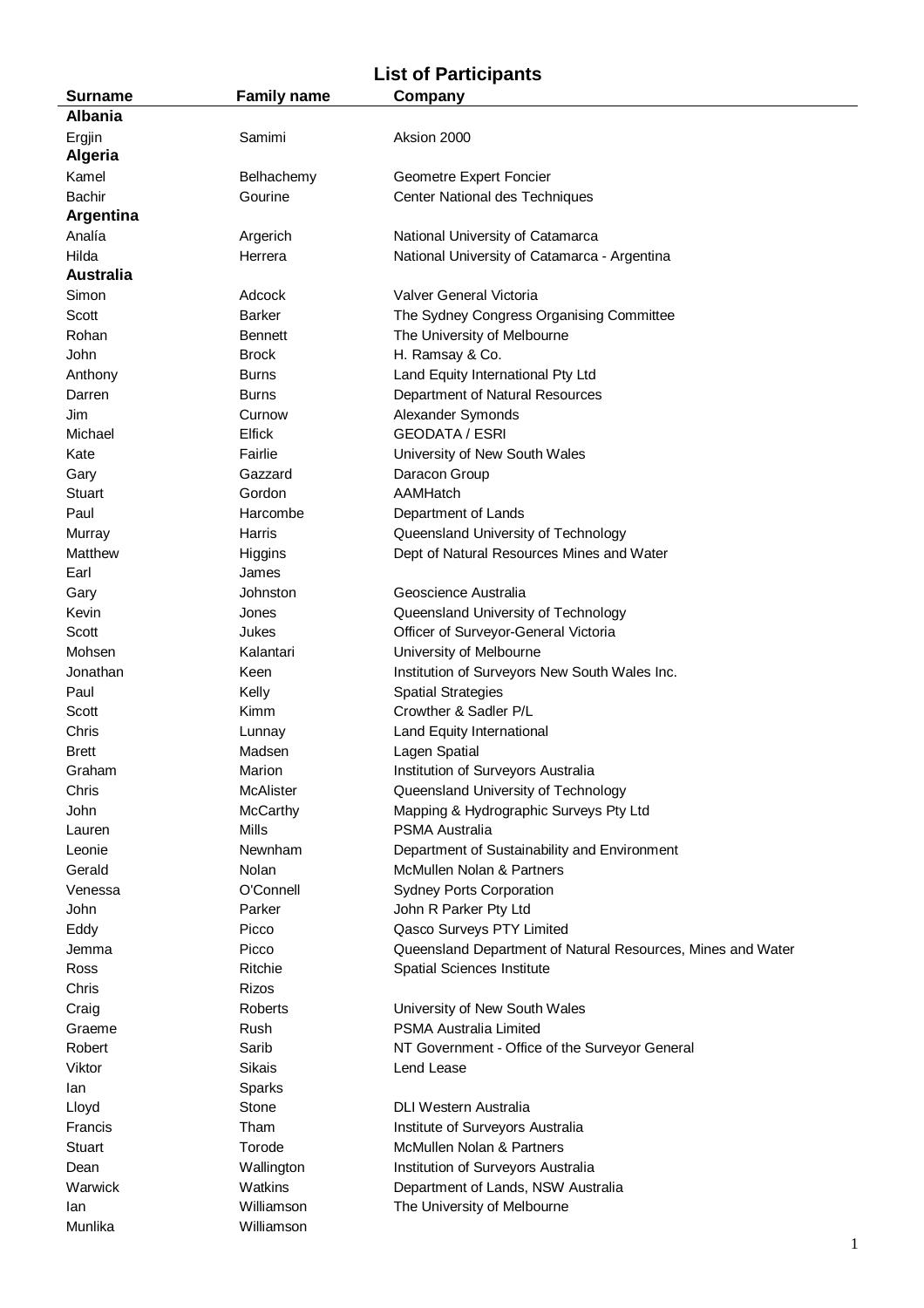| Alex                          | Woods             | Geoscience Australia                                                                                                         |
|-------------------------------|-------------------|------------------------------------------------------------------------------------------------------------------------------|
| Edward                        | Young             | The Institution of Surveyors, Australia                                                                                      |
| <b>Austria</b>                |                   |                                                                                                                              |
| Peter                         | Belada            | City Admin. Vienna/Dept. 41-Surveyors                                                                                        |
| Andreas                       | Eichhorn          | <b>TU Vienna</b>                                                                                                             |
| Michaela                      | Haberler-Weber    | Vienna University of Technology                                                                                              |
| Hans J.                       | Haubold           | <b>United Nations</b>                                                                                                        |
| Erwin                         | Heine             | University of Natural Resources an Applied Life Science<br>BOKU Vienna - Department of Landscape, Spatial and Infrastructure |
| Reinfried                     | Mansberger        | Science, IVFL                                                                                                                |
| Alfons                        | Metzger           | MRG Metzger Realitäten Gruppe                                                                                                |
| Gerhard                       | Muggenhuber       | BEV-Bundesamt f. Elch- und Vermessungswesen                                                                                  |
| Gerda                         | Schennach         | <b>BEV</b>                                                                                                                   |
| Gert                          | Steinkellner      | Österreichische Gesellschaft                                                                                                 |
| <b>Bahamas</b>                |                   |                                                                                                                              |
| Thomas                        | Ferguson          |                                                                                                                              |
| <b>Bahrain</b>                |                   |                                                                                                                              |
| Khalid                        | Al Ansari         | Survey and Land Registration Bureau                                                                                          |
| <b>Bangladesh</b>             |                   |                                                                                                                              |
| Malik Fida A                  | Khan              | Center for Environmental & Geographic                                                                                        |
| <b>Belarus</b>                |                   |                                                                                                                              |
| Miraslav                      | Kobasa            | Land Reform                                                                                                                  |
| Sergej                        | Shavrov           | National Cadaster Agency                                                                                                     |
| <b>Belgium</b>                |                   |                                                                                                                              |
| Jan                           | De Graeve         | International Institute History of Surveying                                                                                 |
| Francis                       | Gabele            | Administration Generale de la Documentation                                                                                  |
| Walter                        | Lavrauw           | <b>UBG</b>                                                                                                                   |
| Joel                          | van Cranenbroeck  | Leica Geosystems AG                                                                                                          |
| Marc                          | Vanderschueren    | Administration Generale de la Documentation                                                                                  |
| <b>Bosnia and Herzegovina</b> |                   |                                                                                                                              |
| Edib                          | Mehmedovic        | GTZ-Sarajevo                                                                                                                 |
| Kemal                         | Osmanovic         | GTZ-Land Administration Project                                                                                              |
| Botswana                      |                   |                                                                                                                              |
| Emmanuel                      |                   | University of Botswana                                                                                                       |
|                               | Tembo             |                                                                                                                              |
| <b>Brazil</b>                 |                   |                                                                                                                              |
| Daniele                       | Alves             | FCT/UNESP                                                                                                                    |
| Adriane                       | <b>Brill Thum</b> |                                                                                                                              |
| Albertino de Souza            | Carvalho          |                                                                                                                              |
| Daniel Carneiro               | da Silva          | <b>UFPE</b>                                                                                                                  |
| Andréa                        | De Seixas         | Pernambuco Federal University - UFPE                                                                                         |
| Joaó César                    | Dotto             |                                                                                                                              |
| Herbert                       | <b>Erwes</b>      | Polytechnic School of São Paulo University                                                                                   |
| Edinéia                       | Galvanin          | <b>FCT/UNESP</b>                                                                                                             |
| Marcelo                       | Monteiro          | <b>Brazilien Air Force</b>                                                                                                   |
| Adolfo Guandalini             | Neto z            | alezi teodolini                                                                                                              |
| Jose Sergio                   | Pahor             | FENEA - Federação Nacional dos Engenheiros Agrimensores (Brazil)                                                             |
| Daniel                        | Palazzo           | <b>FUNPAR</b>                                                                                                                |
| Jair                          | Silva             | Federal University of Parana                                                                                                 |
| <b>Bulgaria</b>               |                   |                                                                                                                              |
| Iva                           | Ivanova           | GIS-Sofia Ltd.                                                                                                               |
| Ivan                          | Kaltchev          | <b>GEO Plus Union</b>                                                                                                        |
| Ivan                          | Katzarsky         |                                                                                                                              |
| Alexander                     | Lazarov           | GIS-sofia Ltd.                                                                                                               |
| Georgi                        | Milev             | Union of Surveyors and Land Managers                                                                                         |
| Zlatan                        | Zlatanow          | GEOCAD 93 Ltd.                                                                                                               |
| Cambodia                      |                   |                                                                                                                              |
| Sareth                        | Boramy            | Ministry of Land Management                                                                                                  |
| Lor<br>Nou                    | Davuth<br>Manith  | Ministry of Land Management<br>Ministry of Land Management                                                                   |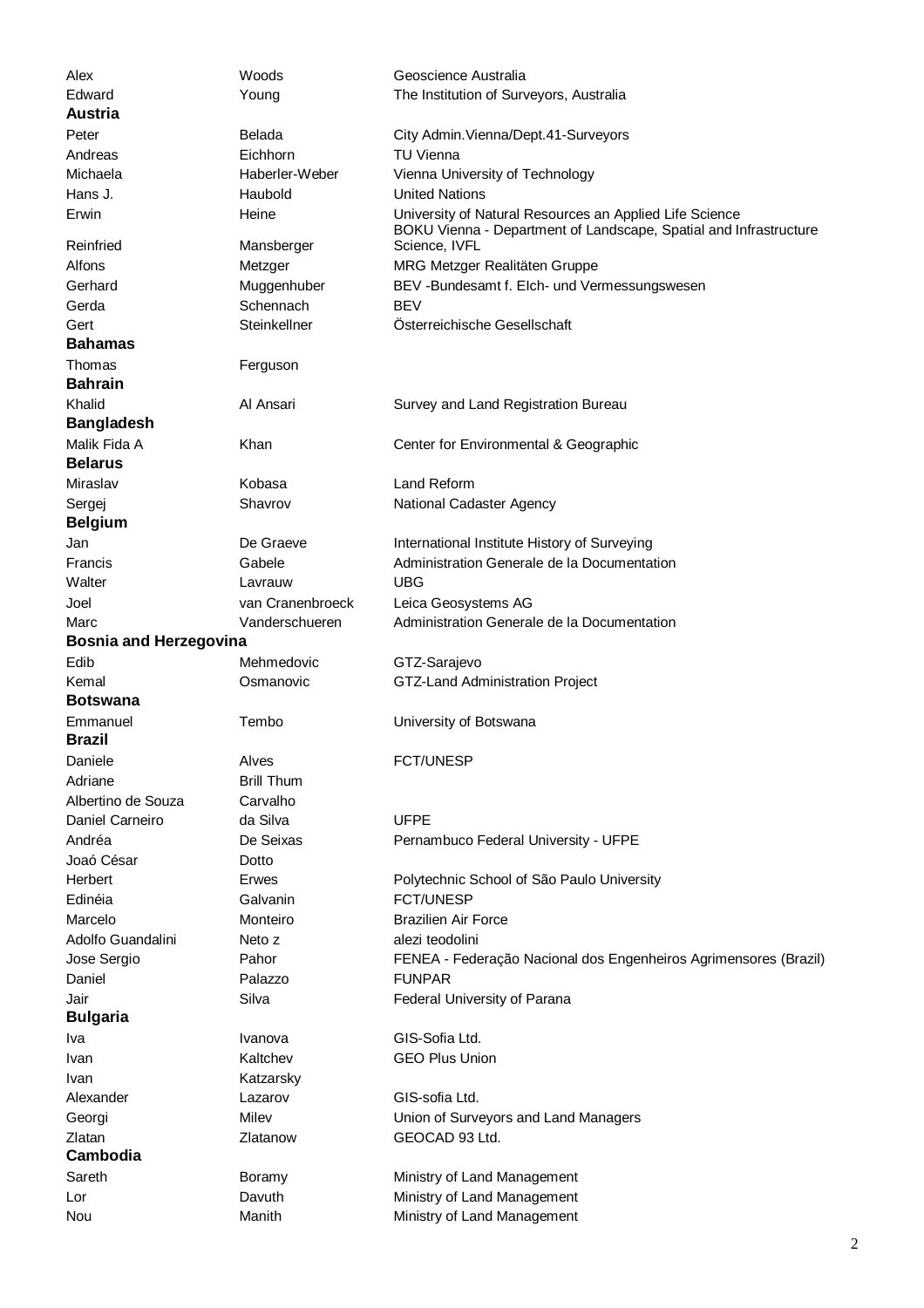**Cameroon Canada China P. R. Colombia Costa Rica** 

Franz-Volker Mueller Gesellschaft für technische Zusammenarbeit (GTZ) Bodo Richter GTZ Office Phnom Penh Sam Somono Ministry of Land Management Suon Sopha Ministry of Land Management Sar Sovann Sovann Ministry of Land Management So Vanna Ministry of Land Management Lim Voan Voan Ministry of Land Management Fabien Omboudou Ndjina Cameroon Engneering S.A. Ken Allred FIG Anna Chrzanowski University of New Brunswick Adam Chrzanowski University of New Brunswick Georgia Fotopoulos University of Toronto Jason Hamilton NOVATEL Inc. Andrew **Hunter** Hunter The University of Calgary Annick Jaton Jaton Université Laval Sandy **Kennedy** Novatei Inc. Claude Laflamme Geo-3D Inc. Andrew Leyzack Canadian Hydrographic Service Joe Paixao Focus Corporation Daniel Roberge Ministère des Ressources William Shepherd Shepherd Shepherd & Stevens Peter Sullivan Sullivan Natural Resources Canada Michael Sutherland University of Ottawa Zhihai Chang Chang SBSM of China Woo Chi Pong Civil Engineering and Development Na Gu Gu SBSM of China Shuiping Hu The second Surveying Institute of Junpeng Jia National Geomatics Center of China Yuanfang Kang Kang Shaanxi Bureau of Surveying and Mapping Chaowei Li Li Shaanxi Station of Quality Supervision Junping Liao China Institute of Real Estate Appraisers and Agents Yun Ma Ma SBSM of China Duc Nguyen Cadastral & Engineering Survey Company Weidong **COMECON COMECON COMECON** Renmin University of China Ji'an Tan Chinese Society of Geodesy, Qi Wang Wang Shenzhen Municipal Bureau of Shanhua Wang Shenzhen Municipal Bureau of Tao Wang China Agricultural University Junli Wu National Geometics Center of China Xiaogan Wu National Geomatics Center of China Xiaoguang Wu Renmin University of China Zhou **Xinghua** First Institute of Oceanography Xiaofeng Xu Shaanxi Bureau of Surveying and Mapping Jianping The Ye Renmin University Wu **Yongting** First Institute of Oceanography Jiangqi Zhang National Geomatics Center of China Xiuzhi Zhang Department of Land & Real Estate Management Dejun Zhou State Bureau of Surveying and Mapping of China (SBSM) Carlos Alfredo Rodriguez Rojas Universidad Distrital Lissa Bettzieche Colegio de Ingenieros Topografor de Costa Rica Veracruz González Colegia de Ingenieros Topografes Manuel Molina Colegio de Ingenieros Topografor Francisco Reyes Colegio de Ingenieros Topogratos Manuel Solera Colegio de Ingenieros Topogratos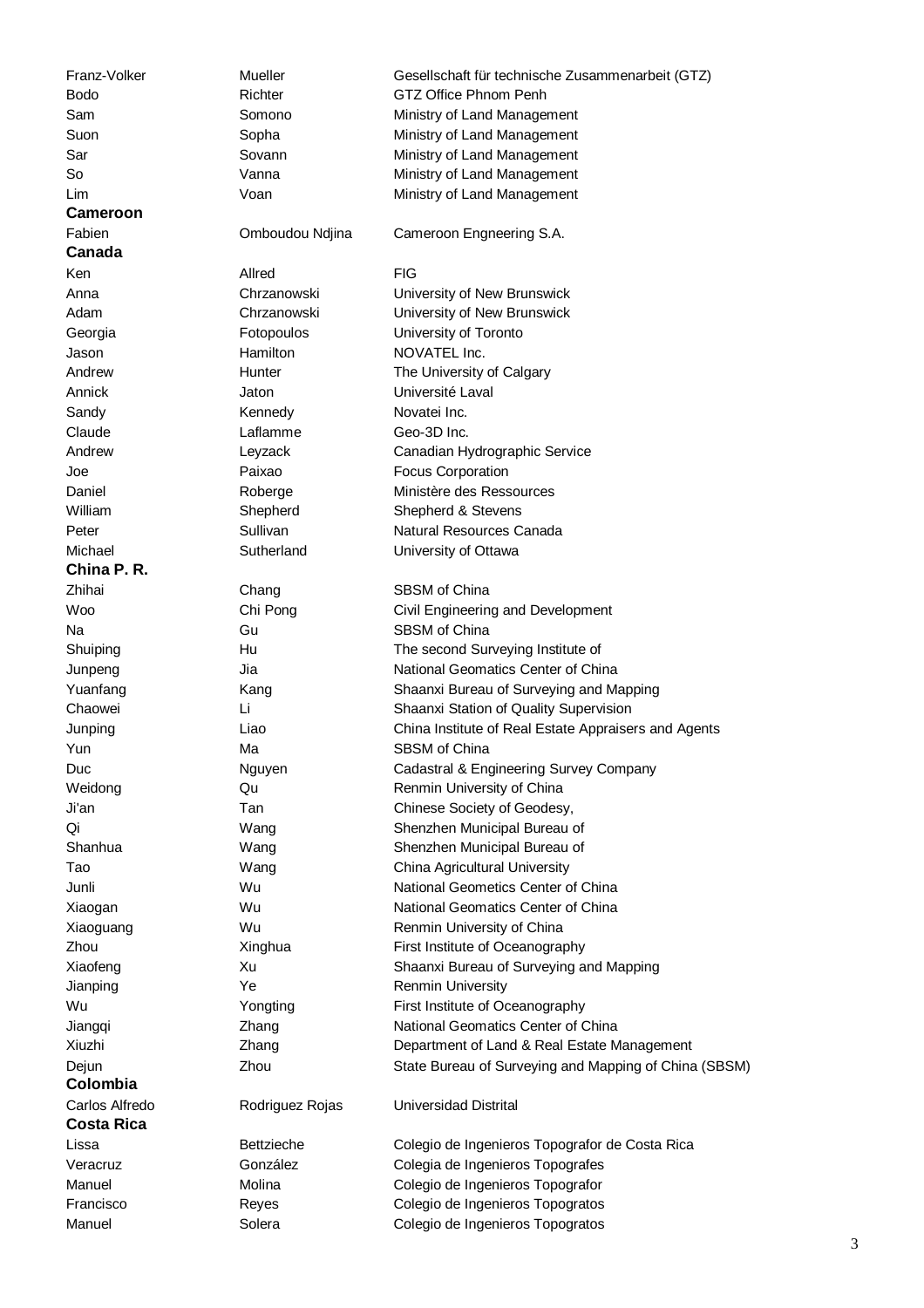### **Croatia**

**Cyprus Czech Republic** 

Zvonko Biljecki Geofoto LLC Mario Blazevic Blazevic IGEA Ltd. Mladen Rapaic Geofoto LLC Jan Bares IMIP Tomas Cajthaml VÚGTK Jiri Calek IMIP Milan Kocáb VÚGTK

Mirko Alilovic Alilovic State Geodetic Administration Zeljko Bacic Geodätische Verwaltung der Rep. Kroatien Marinko Bosiljevac Republic of Croatia Drago Butorac State Geodetic Administration Zdravko Cesarec State Geodetic Administration Zdravko Cesarec State Geodetic Administration Vlado Cetl Cetl Faculty of Geodesy Zlatko Curik Curik State Geodetic Administration Zlatko Curik State Geodetic Administration Ivica Ivšic **Ivšic** State Geodetic Administration Nevenka Krznaric State Geodetic Administration Ivan Landek State Geodetic Administration Miljenko Lapaine University of Zagreb Irena Magdic Republic of Croatia Davorin Marinovic State Geodetic Administration Marijan Marijanovic Republic of Croatia Damir Medak Hrvatsko Geodetsko Drustvo Zlatko Medic State Geodetic Administration Josip Mikšik State Geodetic Administration Ivan Novak Aksiom ICT Ltd. Jasminka **Obrež-Špoljar** State Geodetic Administration Rinaldo Paar University of Zagreb Damir Pahic Pahic Republic of Croatia Robert Pai Paj Zavod Za Fotogrameteriju D.d. Marina Pešun State Geodetic Administration Loris **Example 2** Redovnikovic **University of Zagreb** Ivan Remeta Zavod za Fotogrametriju d.d Ivana **Sainovic** Sainovic Republic of Croatia Antonio Šustic State Geodetic Administration Ingrid Sustic Sustic State Geodetic Administration Hrvoje Tomic Faculty of Geodesy, University of Zagreb Dijana **Nidas** Vidas State Geodetic Administration Igor Vilus Vilus Republic of Croatia Zoran **Vujic** Vujic State Geodetic Administration Sanja **Sanja** Vurin State Geodetic Administration Sanja Cekušic State Geodetic Administration Mladen **Zrinjski** Zrinjski University of Zagreb Demetris Demetriou Land Consolidation Department of Cyprus Elia Elikkos Cyprus Dept. of Lands and Surveys Andreas Kyriakov Land Consolidation Andreas Sokratous Sokratous Association of Rural & Surveyor GnG Cyprus Aleš Cepek CTU in Prague Jaroslav Gall Czech Technical University Milan Konecny Masaryk University, Department of Geography Bronislav Koska CTU in Prague Marie **Kovandova** Czech Technical University in Prague Tomáš Kremen CTU in Prague Jan Pytel CTU in Prague Jiri Rydval Czech Office for Surveying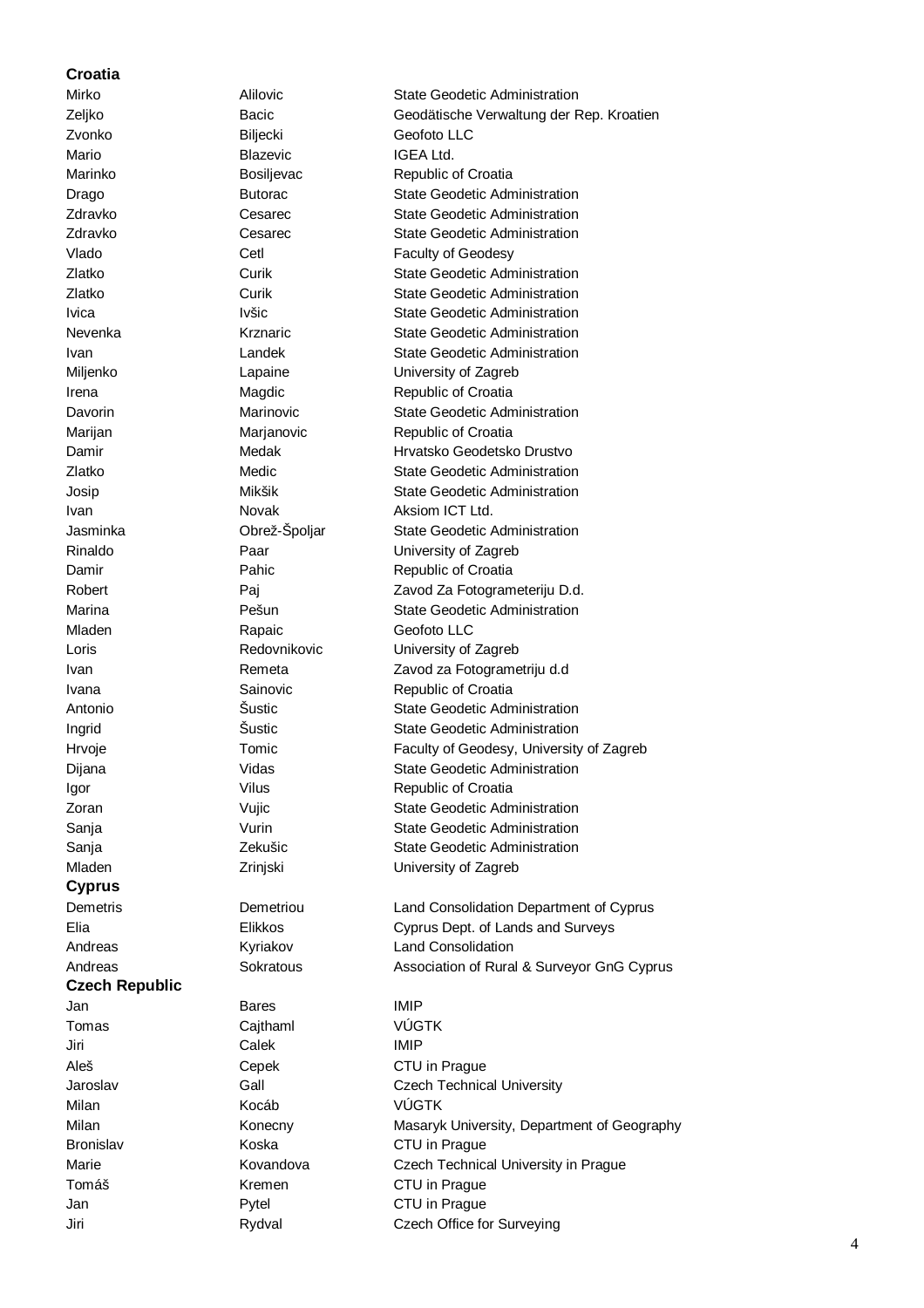Robert Sinkner GEFOS a.s. Jan Sirotek Geodis Brno Milan Talich VUGTK **Denmark**  Lars Jacob Stentebjerg Hansen FoFoDaLa Olaf Lilledal Hansen Peter Normann Hansen BlomInfo A/S Morten Hartvigsen Carl Helge Pedersen Britta Rasmussen FoFoDaLa **Egypt Ethiopia**  Lars **Palm** Palm **Eplaua Finland**  Veikko Jantunen FINNMAP

Seija **Kotilainen** Helsinki University of Technology

David Smejkal Czech Association of Certified Property Appraisers Otakar Svabensky Brno Universitiy of Technology Libor Tomandl Czech Office of Surveying Josef Weigel Brno University of Technology Søren Ladegaard Andersen Landinspektørgården I/S Christian **Aunsborg** Aunsborg Aalborg University Lola **Bahl** Bahl National Survey and Cadastre Denmark Søren Fauerholm Christensen The National Survey and Cadastre Christian Clausen Aalborg University Henning Elmström Den danske Landinspektørforening Stig **Enemark** Aalborg University Jørgen Grum National Survey and Cadaster - Denmark Jacob Hesselbjerg The Danish Association of Chartered Surveyors Jens Hollaender National Survey and Cadastre, Denmark Line **H**vingel Aalborg University Sune Iversen Praktiserende Landinspektørers Forening (PLF) Henrik Vad Jensen Danish Road Directorate Svend Kold **Svend Kold** Johansen **Road Directorate** Asger Kristensen Den danske Landinspektørforening Søren **Lunde** PLF (Denmark) Lars Emil Vindfeld Moeller Moeller Aalborg University Bente Neerup Hioerring Kommune Søren Reeberg Nielsen Nielsen The National Survey and Cadastre Per Wilhelm **Pedersen** Pedersen International Federation of Surveyors, FIG Kjeld Lohmann Schøler Den danske Landinspektørforening Michael Tophoej Soerensen Aalborg University Esben Munk Sørensen Aalborg University Tine Svendstorp International Federation of Surveyors, FIG Markku Villikka International Federation of Surveyors, FIG Dalal **Alnaggar** Regional Center for Training and Water Studies - Egypt Ashraf Sharawi Sharawi National Authority for Remote Sensing Jouni Anttonen FM-International oy Finnmap Heidi Falkenbach Helsinki University of Technology (TKK) Pasi **Häkli** Häkli Finnish Geodetic Institute Pekka **Halme** Halme Ministry of Agriculture and Forestry Tuomo **Heinonen** Palestinian Land Authority Kari **Ingberg** Finnish Defence Forces Jorma Jokela Finnish Geodetic Institute Hanne Junnilainen Helsinki Unoversity of Technology Jukka Kangasmaa FM-International Oy FINNMAP Pauli Karvinen Mational Land Survey of Finland Arhi Kivilahti Kivilahti Helsinki University of Technology Arvo Kokkonen Mational Land Survey of Finland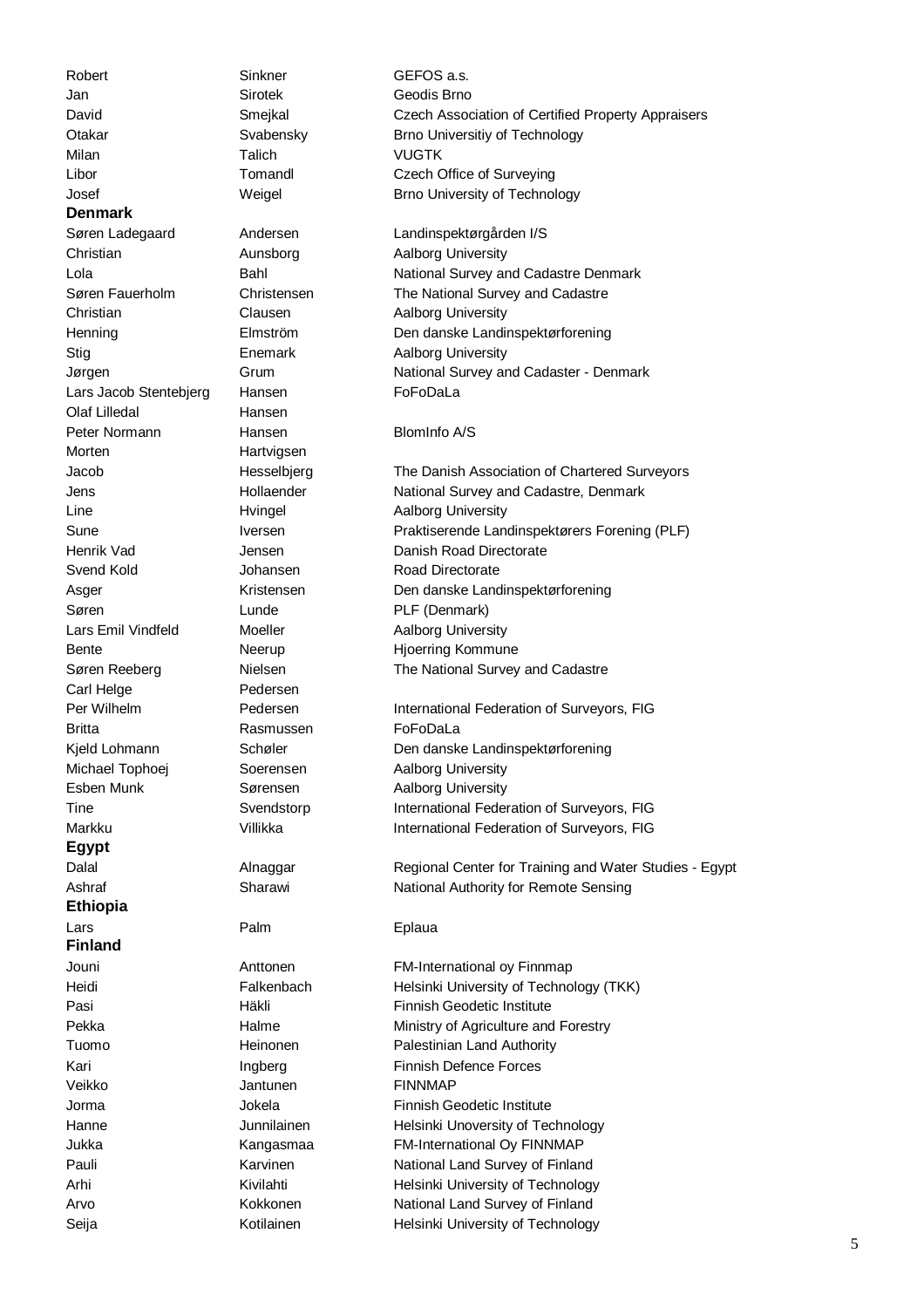Sven-Olof Lindfors MIL r.y. Antti Orama MIL Juha Talvitie Raimo Tuisku Kauko Viitanen **France**  Pierre-Yves Le Meur GRET **Gambia**  Ebrima Magiraga **Georgia**  Nadaraia Merab Merab SPLIT **Germany**  Graham Bocking Wolfgang **Bosch** Phillip **Brieden** Günter **B**schor Wilhelm Caspary UniBwM

David Martin Martin ESRF

Timo **Kotkasaari** The Ministry of Agriculture and Forestry Hanna Lauhkonen National Land Survey of Finland Kari I. **Kari I.** Leväinen Helsinki University of Technology TKK Pertti **Onkalo CONSERVING CONSERVING PROVIDENT** CONSERVING PROVIDENCE PROVIDENCE PROVIDENCE PROVIDENCE PROVIDENCE Risto **Peltola** Peltola National Land Survey Martti Pietikäinen Finnish Federation of Surveyors MAKLI Pekka Rahkila National Land Survey of Finland Pekka Raitanen Maanmittausinsinöörien Liitto Jere Rajalin Ministry of Agriculture and Forestry Jarmo **Ratia** Ratia National Land Survey of Finland Hannu Ridell The Finnish Association of Geodetic and Land Surveyors Timo Sääski FM-International Oy FINNMAP Patrik Skogster Turku School of Economics Mikko Takalo Finnish Geodetic Institute Pertti Tamminen City of Tampere Teija Tarvainen The National Land Survey of Finnland Pekka Tätilä National Land Survey of Finland Ari **National Land Survey of Finland** Tella **National Land Survey of Finland** Seppo Tötterström Geotrim OY Mikko **Uimonen** National Land Survey of Finland Heli Ursin Ursin National Land Survey Arvo Vitikainen Vitikainen Helsinki University of Technology Piene Bibollet Envoye par Ordre des Geometres Experts Francesco Delfini Envoye par Ordre des Geometres Experts Alais Gaudet Envoye par Ordre des Geometres Experts Stephane Gil Gil IGN France International Rafic **Envoye par Ordre des Geometres Experts** Experts Francais Mazuyer Envoye par Ordre des Geometres Experts Vincent Picard Envoye par Ordre des Geometres Experts Joseph Salukvadze Tbilisi State University Bernd **Aschoff** technet GmbH Anna **Baranska** AGH University of Science and Technology **Baranska** Peter Baumann Baumann International University Bremen / rasdaman GmbH Rolf Becker MAPS geosystems GmbH Serge Bédard Hansa Luftbild Herbert Beer Amt für Ländliche Entwicklung Niederbayern Christian **Bischoff** TU Berlin Volker Böder Hafencity University Hamburg Stephanie Boehm Universität Hannover Nicholas **Butler** GAF AG

Mehmet Cete Technische Universität München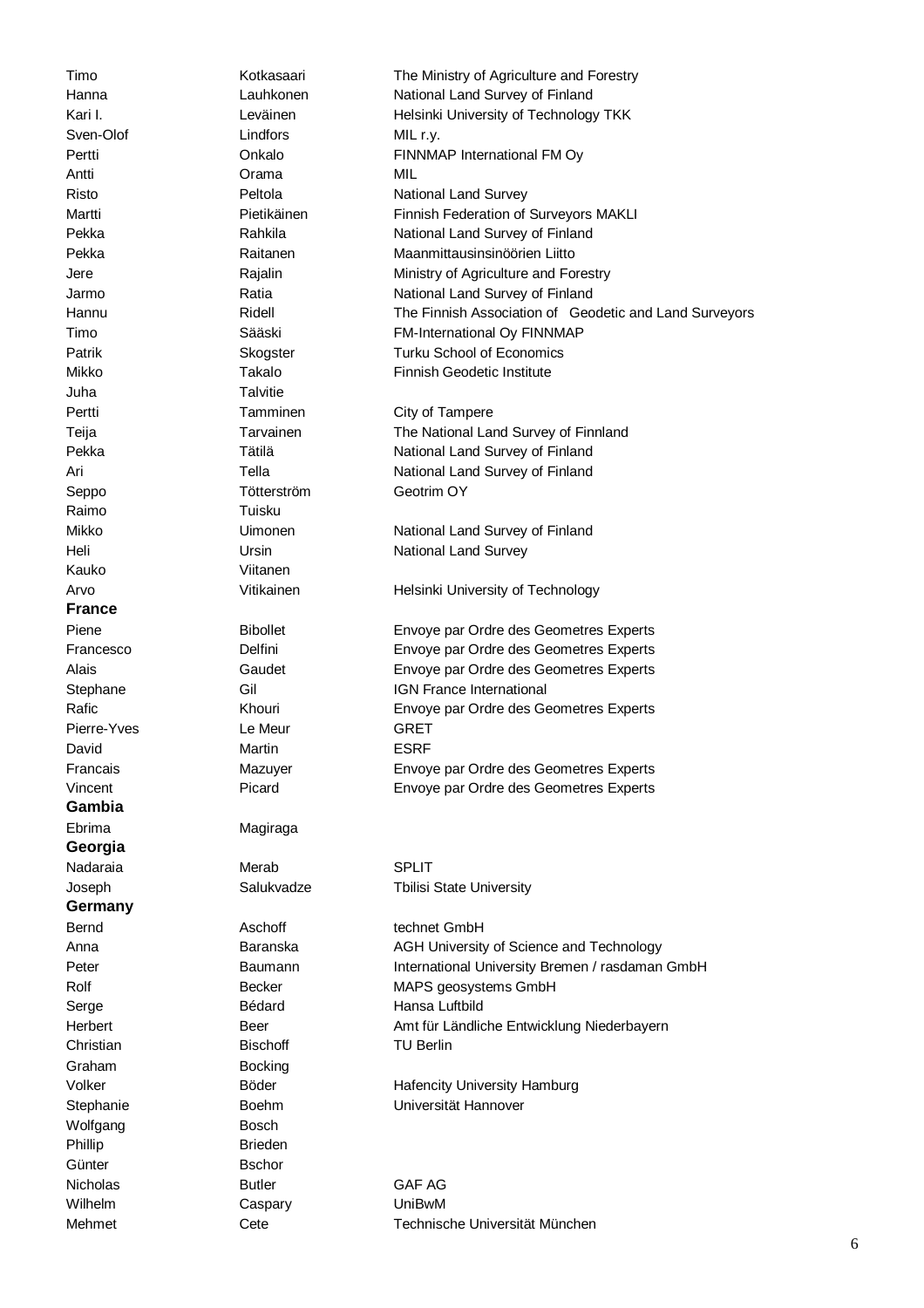Christian Clemen TU Berlin XiaoYing Cong Peter Creuzer Julian Daubrawa Malcolm Draper Friedrich Dunkhase Maren **Friedrich** Frank Friesecke Winfried Hawerk Johann Huber Jens Kersten Markus Keßler Nanja Lockemann Silja Lockemann Jennifer Maldar Vincent Meiser Holm Neumann

Gabriele Dasse DVW Andreas Drees **Drees** FIG Annette Eicker Universität Bonn Udo Einspanier conteira GmbH Wilfried **Ellmer** Bundesamt fuer Silke Tamara **Franke** Franke TU Muenchen Hartmut Fritzsche StMLF Christian Graefen GTZ GmbH Hagen Graeff DVW Lothar Gruendig TU Berlin Florian Huber Huber An den DVW e.V. Gerhard Joos dotGIS Dieter Kertscher DVW Roland Klaus Konstantine Konstantine Konstantine AGIS Robert Köhring TU Berlin Jamil Mekawi Mekawi MAPS Geosystems

Peter Czommer Amt für Ländliche Entwicklung Oberpfalz

### Andreas Donaubauer Technische Universität München

Uwe Faulhaber Landesvermessungsamt Baden-Württemberg Karl Foppe TU München - Geodätisches Prüflabor Josef Frankenberger Bavarian Ministry of Finance

Maximilian Geierhos Bayer. Staatsministerium für Landwirtschaft und Forsten Thomas Gollwitzer Amt für Ländliche entwicklung Oberpfalz

Ralf Ralf Helle Helle Bezirksregierung Münster - Abt. 9 Christian Hickel Abuja Geographic Information Systems Kurt **Hillinger** Hillinger Local Organising Committee Munich 2006 Daniel **Holweg Fraunhofer IGD** 

Michael Kirk **Kirk University of Marburg / GTZ** Hans **Knoop Knoop** Technical University of Braunschweig Gottfried **Konecny Konecny** University of Hannover Theo Kötter Universität Bonn Markus Krause GLL Osnabrück Klaus Kummer Landesamt für Vermessung und Geoinformation Sachsen-Anhalt Herbert Landau Trimble Terrasat GmbH Jan Jasper Lauert GFA Consulting Group GmbH

Holger Magel International Federation of Surveyors, FIG

Ralph Merten Land Consolidation Agency Hartmut Müller University of Applied Sciences Rainer Müller-Jökel Stadtvermessungsamt Frankfurt Jan-Peter Mund Deutsche Gesellschaft für Günter Nagel Nagel Landesamt für Vermessung Ingo Neumann Geodetic Institute University of Hannover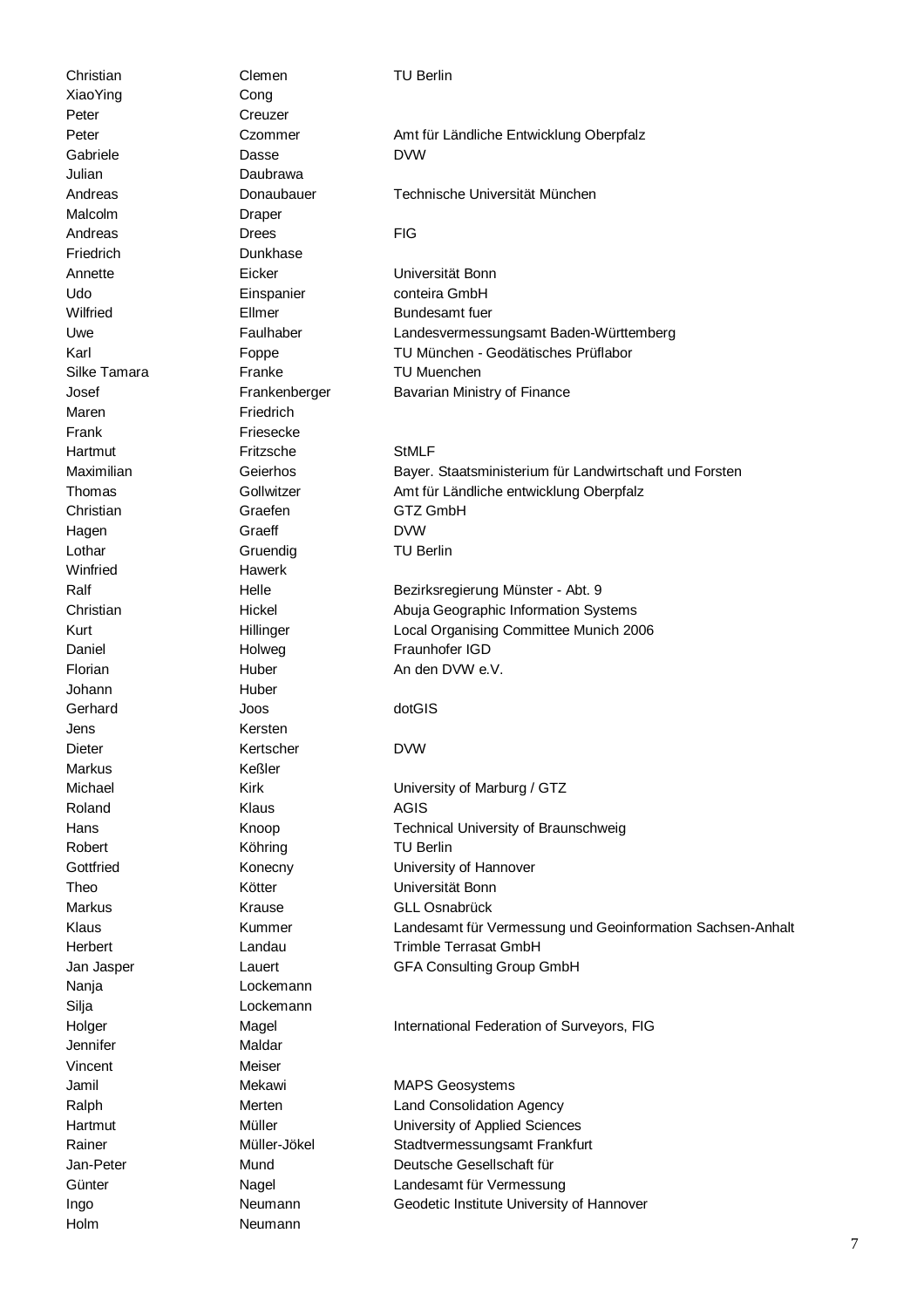Raika Ost Ilka Rehr Jutta Reinhardt ÖbVI Wolfram Reinhardt öBVI Maria **Röder-Sorge** Thomas Rox Christiane Salbach DVW e.V. Karin Schinagl GTZ GmbH Falko Schindler Susanne Schröder Ralf Schroth Schroth FIG Falk Schünemann Anna Schwabedal Thorsten Schwing Josef Seibl Carla Seidel Markus **Seifert** Bastian Sell Dietmar Sperling Rudolf Staiger FH Bochum Christina Steiner Thorsten Strübing Volkmar Teetzmann BDVI Karl-Friedrich Thoene DVW Joachim Thomas Jan Tischer Holger Wanzke Stadt Wuppertal Thomas Weber TU München Meike Weisensel Ralf Wilden Eberhard **Ziem Ziem** DVW e. V. Willi Zimmermann

Jana **Orphal** GTZ GmbH Henry Zoberbier TU-Berlin

Jens-André Paffenholz Arbeitsgemeinschaft Piotr **Piotr** Parzych AGH University of Science and Technology Willibald Perzl Perzl Amt für Ländliche Entwicklung Oberpfalz Katrin Ramm Viniversität Stuttgart Georg Faum Raum Amt für Ländliche Entwicklung Oberbayern

Michael Reinhardt Vermessungsbüro Christof Rek DVW - Vicepräsident

Klaus-Dieter Rürup ÖbVI Rürup+Ernst Charles Sassine Technische Universität Dresden Thomas Schäfer Technische Universität München (TUH) Martin Scheu Technical University Berlin Dr. Gernod Schindler GCI - Dr. Schindler Geo Consul International GmbH

Ronald Schmieder GCI - Dr. Schindler Geo Consult Int. Günter Schmitt Geodätisches Institut, UNI Karlsruhe

Ralf Schulte Schulte RWTH Aachen -Institute for Mine Surveying

Otmar Christen Schuster Geometer Europas / Geohaus

Volker Schwieger University Stuttgart

Peter Selz Selz Amt für Ländliche Entwicklung Oberbayern Wolfgang Söhne Bundesamt für Kartographie und Gepdäsie

Jan Dirk Wegner Geodetic Institute, University of hanover

Alexandra Weitkamp Geodätisches Institut der Uni. Hannover

Stefan Willgalis Ingenieurbüro für Geodäsie und Geoinformation Thomas Wunderlich Lehrstuhl für Geodäsie Wilhelm Zeddies Ag. der Vermessungsverwaltung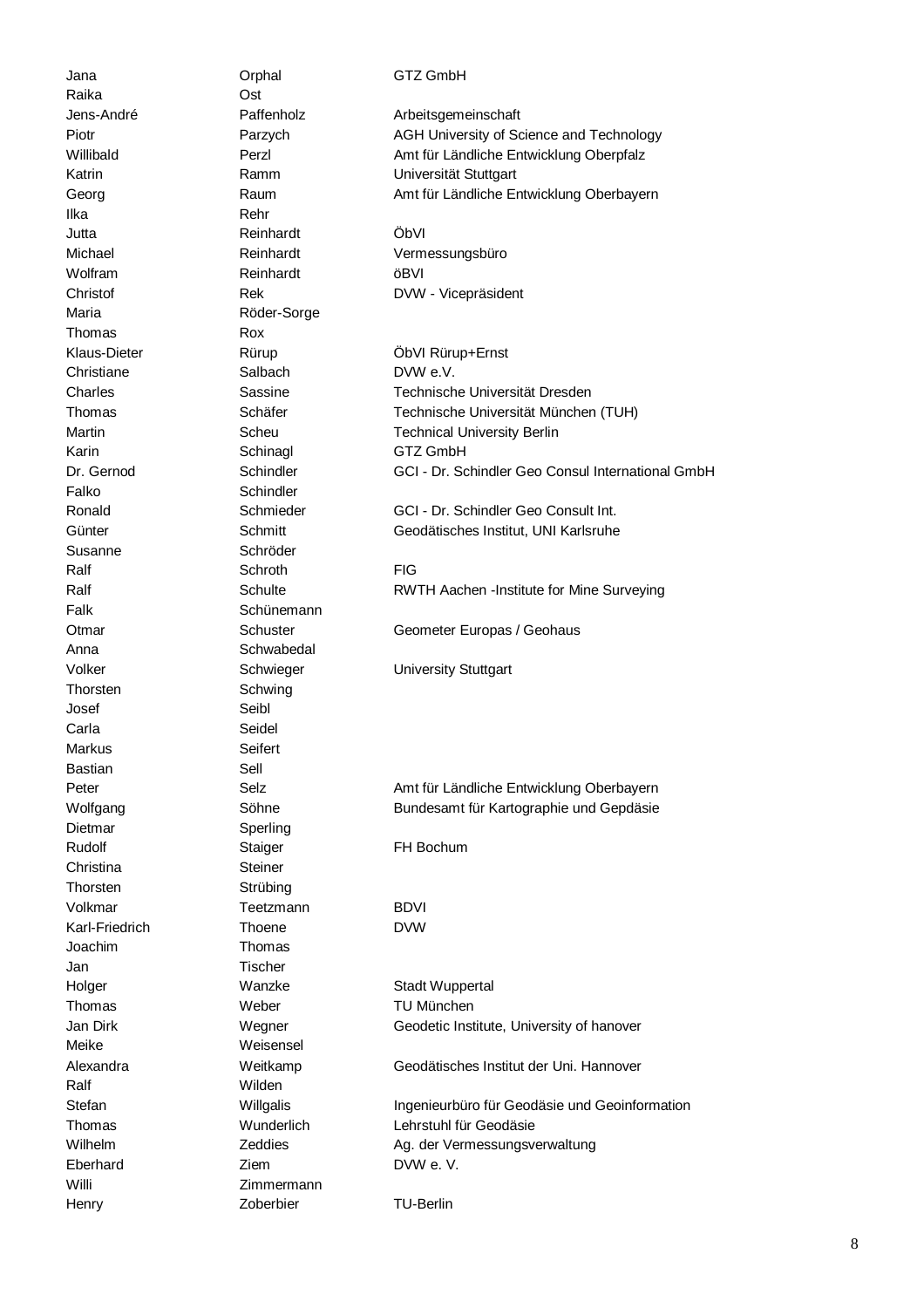### **Ghana**

Joseph Osei-Bonsu CSIR - WRI Yaw Puku-Gyamfi Rebecca Sittie Sittie Land Tittleregestry **Greece**  Asimina Demou Efi Dimopoulou NTU OF ATHENS George **Vozikis** Vozikis **GEOMET** Ltd

Jonathan Allotey Abbosey Ministry of Lands, Forestry and Mines Yaw Antwi **Adarkwah** Ministry of Lands, Forestry and Mines - Ghana Edwin Addo-Tawiah Ghana Institution of Surveyors William Kofi **Adusei** Adusei Adumonn Investment Ventures LTD Anthony Amankwah Ghana Institution of Surveyors Samuel Ayeko Anim Ghana Institution of Surveyors Osahene Kwaku Aterkyi II National House of Chiefs Samuel Asare **Atuobi** Atuobi Ghana Institution of Surveyors Ibrahim Baryeh Ghana Institution of Surveyors Christie Esi Bobobee Ghana Institution of Surveyors Antonio Carrillo GTZ /LAPU - Ghana John Frederick Cobbold Lands Commission Edward **Dadson** Dadson Newmont Ghana Gold Ltd. James Dadson Ghana Institution of Surveyors Stephen Diaba Geo-Tech Systems LTD Matilda Esi Fiadzigbey Ghana Institution of Surveyors Prince Gyapong Ministry of Lands, Forestry and Mines - Ghana Isaac Karikari Ghana Institution of Surveyors Richard Kwasi Kilson Ghana Institution of Surveyors Wordsworth Odame Larbi **Lands** Ministry of Lands Forestry & Mines Anthony Mensah Ghana Institution of Surveyors Francis Mensah Gold Fields Ghana Limited Chrysbert Besa Mortagbe Adumomm Investment Ventures LTD. Joseph Nsiah Ghana Institution of Surveyors Beatrice Ama Ntanu Ministry of Lands, Forestry and Mines - Ghana George **Nti** New Ministry of Lands, Forestry and Mines - Ghana Anthony Mallen **Ntiador** Ministry of Lands, Forestry and Mines - Ghana Anthony Yaovi **Nuvor** Nuvor Ghana Institution of Surveyors Samuel Ofori-Offei Ghana Institution of Surveyors Peter Adomako **Opoku** Ghana Institution of Surveyors Daniel Osei-Boakye Ministry of Lands, Forestry and Mines Joseph Owusu Kwame Nkrumah University of Science Benjamin Eric Prah Kwesi Ghana Institution of Surveyors Benjamin Armah Cuaye Cuaye Lands Commission Joseph Yeboah Siaw Ministry of Lands, Forestry and Mines - Ghana Yvonne Sowah Ghana Institution of Surveyors George Tachie-Mensah Ministry of Lands, Forestry and Mines - Ghana Gerasimos **Apostolatos** Greek Technical Chamber Stamatis **Daskalakis** Daskalakis National Technical University of Athens Aristeidis Fotiou Aristotle University of Thessaloniki Vassilis Gikas Gikas National Technical University of Athens Charalabos Ioannidis National Technical University of Athens

Symeon Katsougiannopoulos Aristotle Univ. of Thessaloniki Christopher Kotsakis Dept. of Geodesy and Surveying, Anastassios Lampropoulos National Technical University of Athens, Greece Panagiotis **Lolonis** Lolonis KTIMATOLOGIO SA (HELLENIC CADASTRE) Vassilios Pagounis Technological Educational Institution of Athens Christos Pikridas Aristotle Univ. of Thessaloniki Chrisi Potsiou Greek Technical Chamber Kostas Tokmakidis Aristotle University of Thessaloniki Maria **Maria** Tsakiri National Technical University of Athens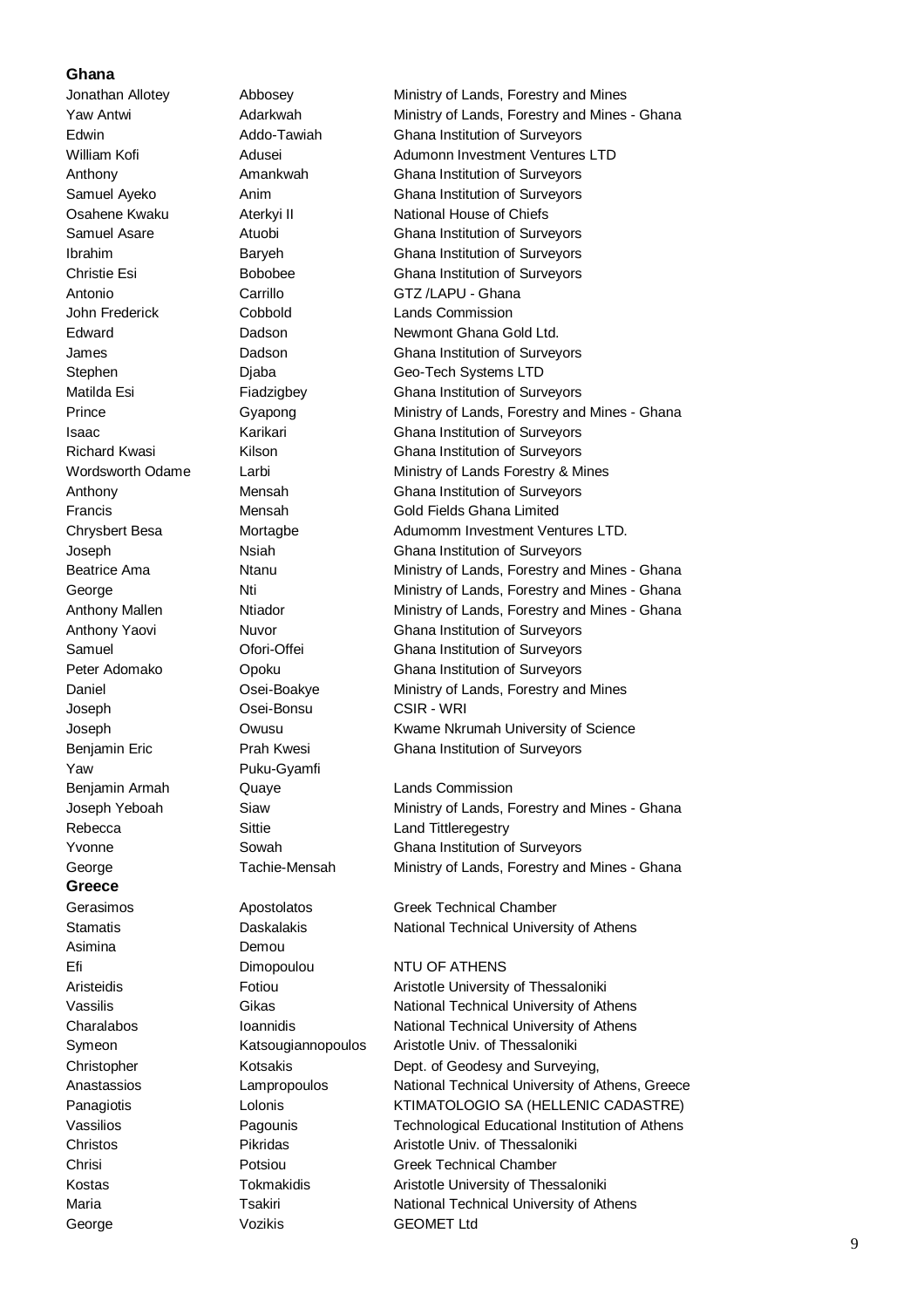### **Guatemala**

| Edgar                | Franco            | Facultad de Agronomía, USAC                     |
|----------------------|-------------------|-------------------------------------------------|
| Hong Kong SAR, China |                   |                                                 |
| Hak                  | Chan              | Hong Kong Institute of Surveyors                |
| Mannars Tak Cheung   | Chan              | The Hong Kong Institution                       |
| Xiaoli               | Ding              | Hong Kong Polytechnic University                |
| Wing Kun             | Ho                | Hong Kong Institute of Surveyors                |
| Lai Fung             | Kven              | <b>HKIS</b>                                     |
| Steve                | Lam               | Department of Land Surveying and Geoinformatics |
| Kit Kuen             | Law               | The Hong Kong Institution of Engineering        |
| Esmond               | Mok               | Hong Kong Polytechnic University                |
| Lilian S.C.          | Pun-Cheng         | Kong Polytechnic University                     |
| Winnie               | Shiu              | Hong Kong Institute of Surveyors                |
| Wai Ching            | Siu               | Hong Kong Institute of Surveyors                |
| Chung Hang           | Wong              | Hong Kong Institute of Surveyors                |
| Thien Nyen           | Wong              | The Hong-Kong Institute of Surveyors            |
| Stephen              | Yip               | FIG Commission 9                                |
| Wai Wing Alberich    | Yu                | The Hong Kong Institution of Engineering        |
| <b>Hungary</b>       |                   |                                                 |
| Mihaly               | Agfalvi           | <b>College of Geoinformatics</b>                |
| Peter                | Bakonyi           | gita Verein für Technical GIS                   |
| Zsolt                | <b>Bokor</b>      | <b>UWH</b>                                      |
| György               | <b>Busics</b>     | <b>College for Geoinformatics</b>               |
| Laszlo               | Csemniczky        | gota Verein für Technical GIS                   |
| <b>Szabolcs</b>      | Csepregi          | <b>College of Geoinformatics</b>                |
| Robert               | Farkas            | <b>College of Geoinformatics</b>                |
| Robert               | Gyenes            | <b>College of Geoinformatics</b>                |
| Ivan                 | Gyula             | Institute of Geodesy, Cartography               |
| Zsolt                | Jeney             | Ungarische Post AG                              |
| <b>Bàlint</b>        | Kérdö             | Ungarische Post AG                              |
| Eniko                | Kovacs            | Institute of Geodesy, Cartography               |
| Miklos               | Lepsenyj          | University of West Hungary                      |
| Bela                 | <b>Markus</b>     | University of West Hungary                      |
| Gabor                | Nagy              | University of West Hungary                      |
| Andras               | Ossko             | Fövarosi Foldhivatal                            |
| György               | Simon             | Neocon Ltd                                      |
| <b>Ferenc Peter</b>  | Speiser           | Pannon University                               |
| Peter                | Tarsoly           | College og Geoinformatics                       |
| <b>Iceland</b>       |                   |                                                 |
| Tom                  | Barry             | The Land Registry of Iceland                    |
| Magnus               | Gudmundsson       | National Land Survey of Iceland                 |
| Tryggvi Már          | Ingvarsson        | The Land Registry of Iceland                    |
| Thorarinn            | Sigurdsson        | National Land Survey of Iceland                 |
| Gudmundur            | Valsson           | National Land Survey of Iceland                 |
| India                |                   |                                                 |
| Kapil                | Aggarwal          | Banasthali Vidyapith                            |
| David                | Neale             | University of the West Indies                   |
| Indonesia            |                   |                                                 |
| Igusti Ngurah        | Agung             | National Land Agensi                            |
| Dia'lah              | <b>Hutabalian</b> | Geodetic Survey                                 |
| Diah Kirana          | Kresnawati        | Bakosurtanal                                    |
| Sukendra             | Martha            | Bakosurtanal                                    |
| Sugeng               | Prijadi           |                                                 |
| Johanes              | Tamtomo           | National Land Agency                            |
| Sliharto             | Wldjojo           | Bakosurtanal                                    |
| Iran                 |                   |                                                 |
| Farhad               | Hosseinali        | University of Tehran                            |
| <b>Ireland</b>       |                   |                                                 |
| Colin                | Bray              | Ordnance Survey Ireland                         |
|                      |                   |                                                 |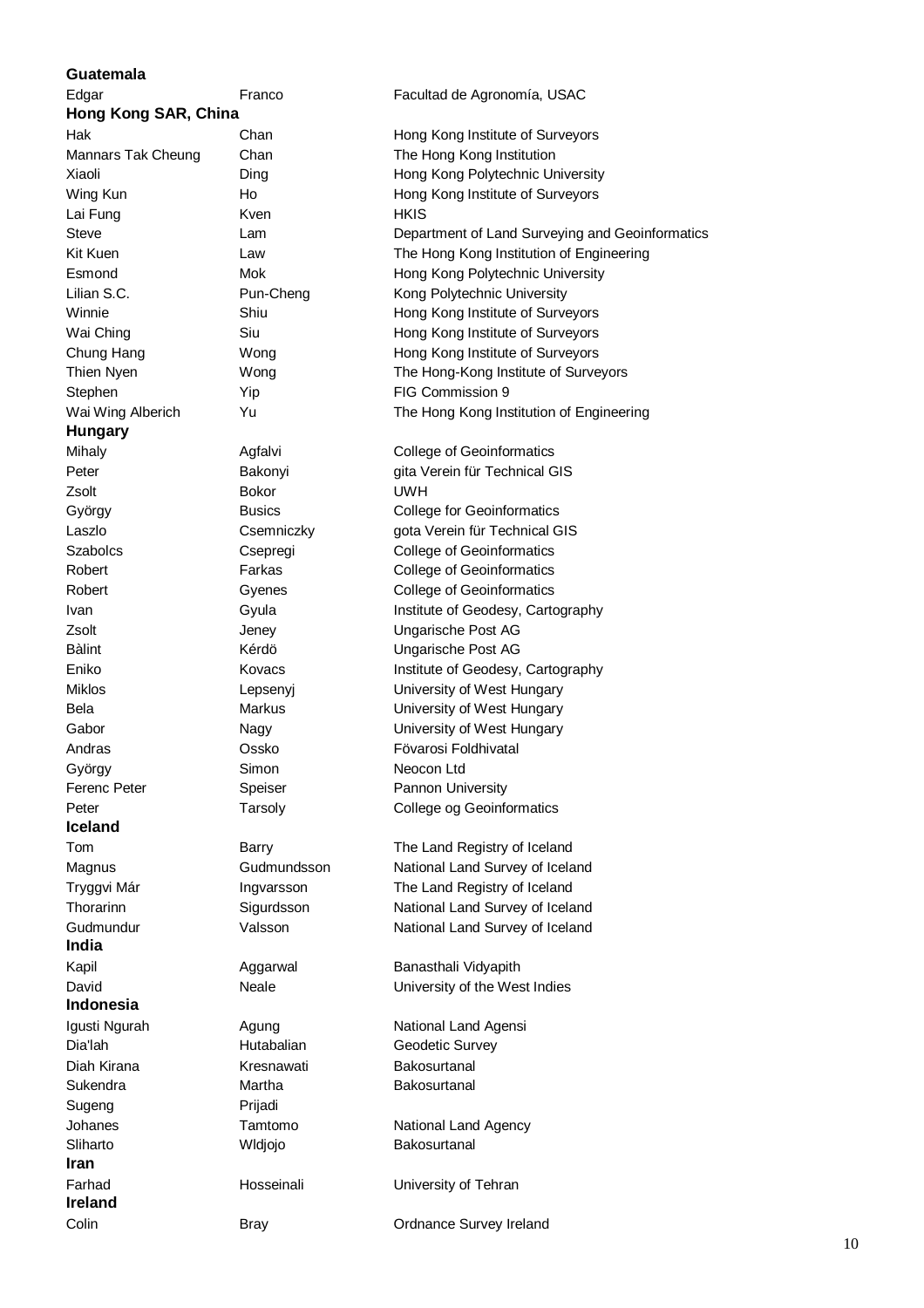**Israel**  Moshe **Benhamu** Survey of Israel Gilad Even-Tzur Moshe **Fellous** Joseph Forrai Survey of Israel Orit Shwarts Haim Srebro Stebro Survey of Israel Gershon Steinberg Steinberg Survey of Israel Yakov Tuchin Survey of Israel **Italy**  Antonio **Arrighi** Arrighi **IGM - Florence** Roberto Lietti Guido Moschella Consiglio Nazionale Geometri Paul Munro-Faure FAO **Jamaica**  Cynthia Edwards Duel **Thames** 

Paul **Brent** Brent Land Registry (Ireland) Michael **Doran** Doran Royal Insititute of Charted Surveyors Greg McDermott Land Registry (Ireland) Eugene McGovern Dublin Institute of Technology William Patrick **Prendergast** Dept. of Spatial Information Sciences

Yerach Doytsher Technion - Israel Institute of Technology

 Filad Technion - Israel Institute of Technology Moshe Fogel Association of Licensed Surveyors in Israel Jad Jarroush Technion - Israel Institute of Technology Joseph Kraus Association of Licensed Surveyors

Marwan **Zeibak** Technion - Israel Institute of Technology

Salvatore **Arca** Arca **Instituto Geografico Militare** Maurizio Barbarella University of Bologna Antonio Benvenuti Consiglio Nazionale Geometri Adriano **Biraghi** Biraghi Consiglio Nazionale Geometri Federica Cauli Instituto Geografico Militare Italiano Giovanni Cavaliere Consiglio Nazionale Geometri Bruno Curletto Consiglio Nazionale Geometri Marco D'Alesio Collegio Provinciale Geometri Roma Lino **Di Rienzo** Instituto Geografico Militare

Johann Martin Lun VERMESSUNGSBÜRO LUN

Piero Panunzi Consiglio Nazionale Geometri Manuele Pesenti Politechnico Di Torino Pietro **Raffaelli** Raffaelli Consiglio Nazionale Geometri Bruno Razza Consiglio Nazionale Geometri Enrico Rispoli Consiglio Nazionale Geometri Bermardino Romiti Collegio Provinciale Geometri Roma Maurizio Savoncelli Consiglio Nazionale Geometri Marco Scaioni Politecnico di Milano - DIIAR Maria Grazia Scorza Consiglio Nazionale Geometri Mika-Petteri Törhönen Food and Agriculture Organization Benedetto **Villa** Villa University of Palermo

Patrick **Aiken** Aiken National Land Agency

Lois Edwards-Bourne National Land Agency Andrew Gracey Land Surveyors association of Jamaica Donovan **Hayden** Havden National Land Agency Horace Manderson Land Surveyors Association Of Jamaica Glendon Newsome University of Technology, Jamaica Janet L. Taylor Commissioned Land Surveyor

Roosevelt Thompson Land Surveyors Association of Jamaica Sophia **Williams** Williams National Land Agency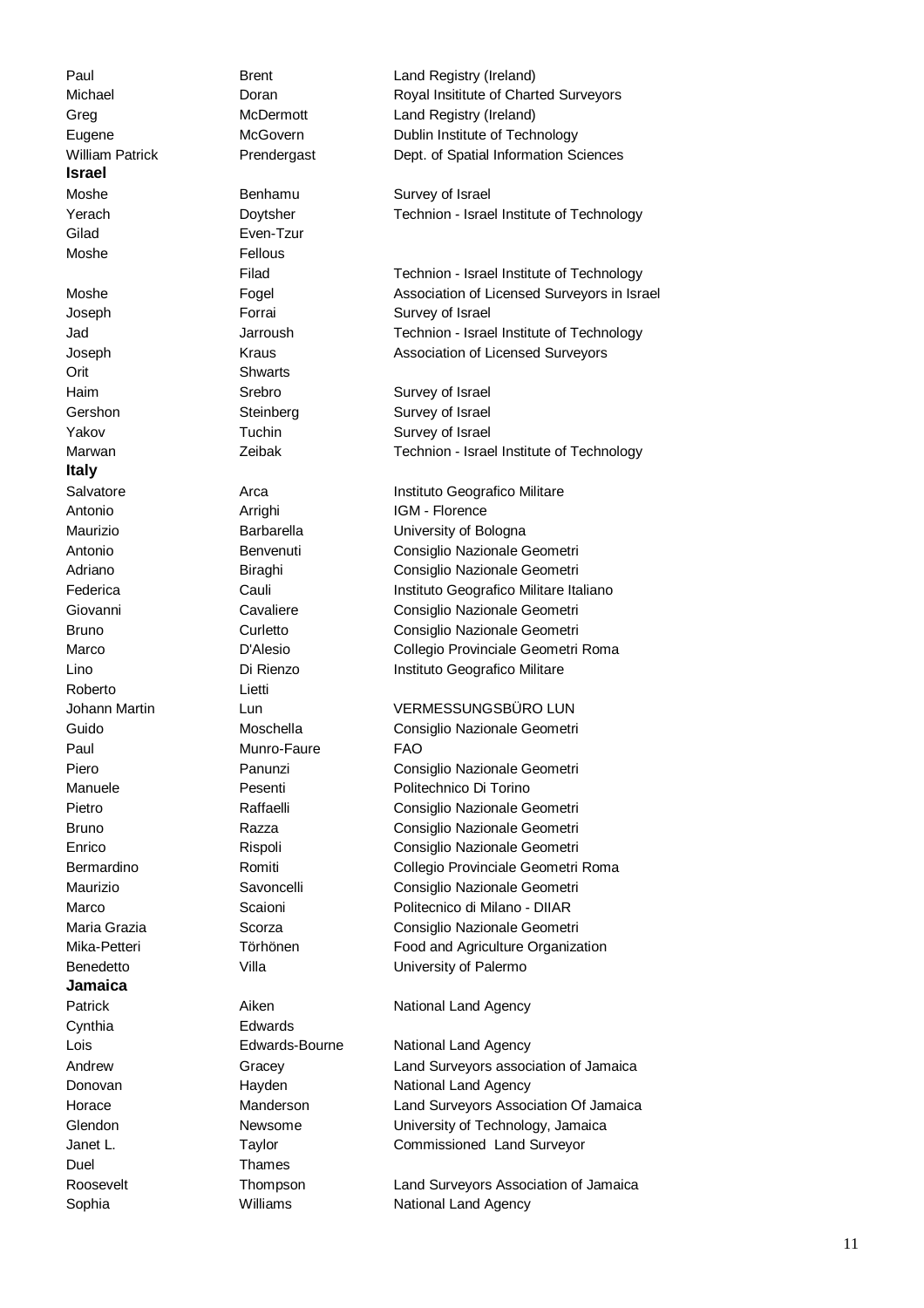### **Japan**

**Jordan Kenya**  Eric Nyadimo **Korea, Republic of Kosovo UNMIK**  Murat Meha **Kyrgizstan Lao D. R. Latvia Lebanon**  Yaacoub Saadé FIG AUC. Ordre of Surveyors - Lebanon

Ryo Veno RIPRO Do-Hyun Kim Kim ETRI

Koji **Baba** Baba Japan Federation of Land and House Investors' Associations Masakazu **Fujiki** Fujiki Japan Federation of Surveyors Naotoshi Ishibashi Japan Federation of Land Masao **Ishihara** Ishihara Japan Federation of Surveyors Morito Tsutsumi University of Tsukuba Rami Al-Ruzouq Al-Balqa' Applied University Nedal Al-Sagarat Royal Jordanian Geographic Centre Mazen Badwan Badwan Department of Lands and Survey Osama El-Asmar Royal Jordanian Geographic Centre Ghazi Shainawi Department of Lands and Survey Bernadette Gitari Gitari Knight Frank Kenya Wafula Nabutola Nairobi Central Business District Association Lars **Reutersward** UN-HABITAT Kyu-Jon Cho Cho Korean Association of Surveying & Mapping Jeongwan Gwak Korea Cadastral Survey Corporation Sanggu Kang Kang Korea Cadastral Survey Corporation Minbae Kong Kong Korea Cadastral Survey Corporation Youngho Lee Lee Korea Cadastral Survey Corporation Jaeil Liou Chungbuk National Univ. Jongcheul Park Korea Cadastral Survey Corporation Kijung **Park** Park Korea Cadastral Survey Corporation Perparim **Ameti** Ameti University of Prishtina Leonora **Berisha** Kosovo Cadastral Agency Hajzer Bublaku Kosova Cadastral Agencije (KCA) Imer Kuka Kosovo Trust Agency Abdurrahman Kuleta Agency Cadastre Agency Hyzri llabjani Kosovo Trust Agency Skender Tullumi Kosovo Trust Agency Sabri **Zylfiu** Zylfiu Kosovo Trust Agency Bakytbek Djusupbekov Swedesurvey (Kyrgizstan) Junus Kalberdiev Swedesurvey (Kyrgizstan) Kumushbek Shamkanov Swedesurvey (Kyrgizstan) Thongchanh Manixay National Geographic Department Pheuiphanh Ngaosrivathana GTZ Land Policy Development Project Laos Florian Rock GTZ Land Policy Development Project Siphandone Sihavong GTZ Land Policy Development Project Laos Bouakham Soulivanh GTZ Land Policy Development Project Laos Maija **Berzina** Berzina State Land Service Andris **Bukovskis** State Land Service Maris Maris Maris Kalinka Surveyors Society of Latvia Ralfs Mikelsons A Komanda Ltd. Signe **State Land Service** Rudzite **State Land Service** Janis **Strauhmanis** Riga Technical University Sarkis Fadous Fadous Arab Union of Surveyors Nabbout Khaled Arab Union of Surveyors

12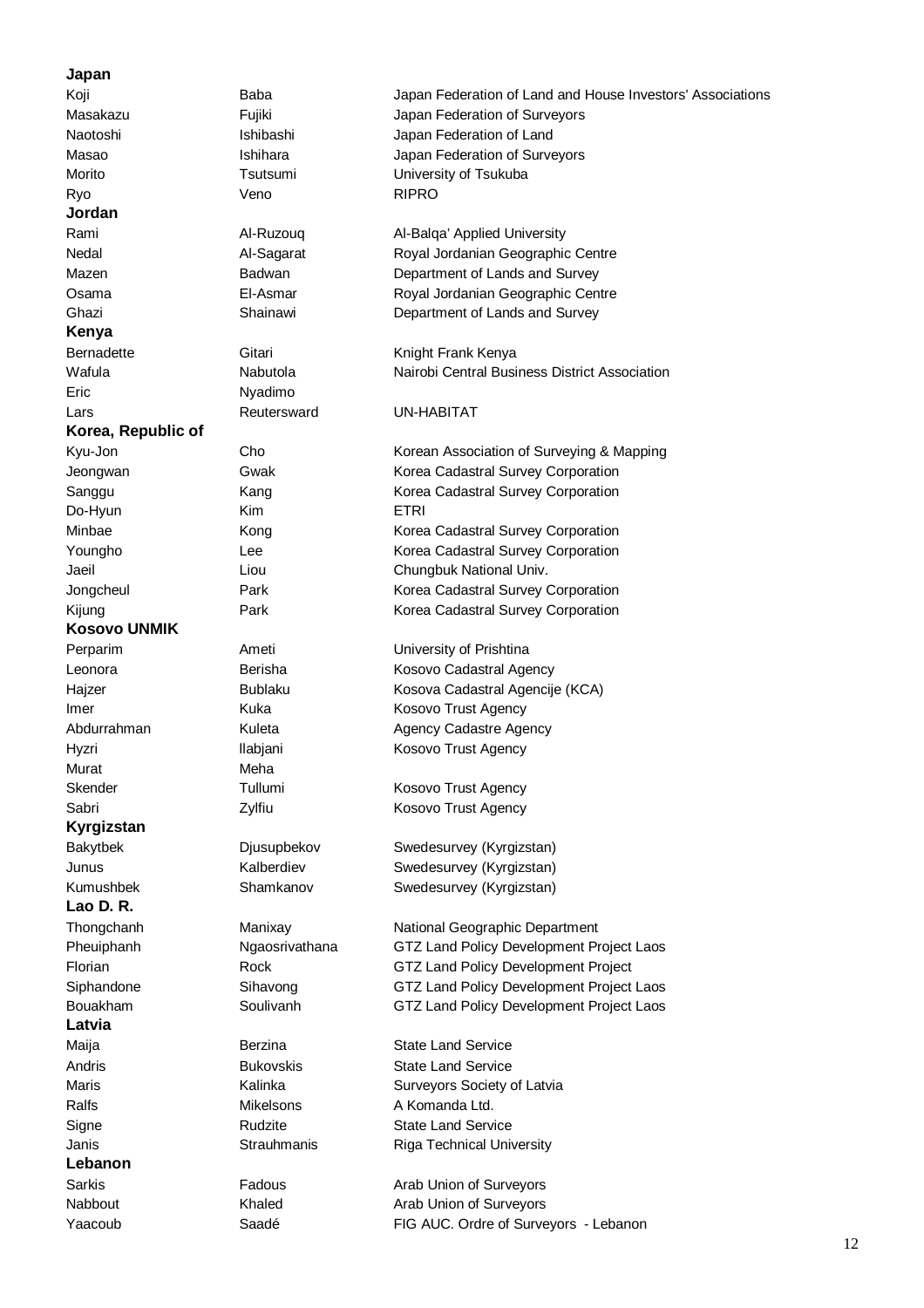**Lithuania Luxembourg Macedonia FYROM Malaysia Malta Mexico Monaco Mongolia Montenegro**  Darko Andic Sntezana Sdskic Zoran Susic **Morocco Namibia Netherlands** 

Nazih **Zayour** Zayour Order of Engineers (OEA) Arvydas Bagdonavicius State Enterprise Centre of Registers Steponas Deveikis Lithuanian Association of Property Valuers Romualdas **Kasperavicius** State Enterprise Centre of Registers Rimantas **Ramanauskas** State Enterprise Centre of Registers Martins **Marting Reiniks** Latvian Association of Surveyors Vaidotas Sankalas Lithuanian Association of Surveyors Nico Schares Ordre Luxembourgeois des Geometres Sonja Dimova State Authority for Geodetic Works Ljupco Georgievski State Authority for Geodetic Works Dino Todorovski State Authority for Geodetic Works Hamid Ali Ali Land Surveyors Board CheeHai Teo Land Surveyors Board J.Randolph Camilleri Land Surveyors Society-Malta Raul Gomez-Moreno INEGI Antonio Hernandez-Navarro INEGI/DGG Thomas Ihl Universidad de Quintana Roo Mario Reyes INEGI Hugo Gorziglia International Hydrographic Bureau Stephen **Shipman** International Hydrographic Bureau Chinzorig **Batbileg** Administration of Land Affairs, Enkhbayar Munkhbaatar Administration of Land Affairs, Batsukh Shairai Administration of Land Affairs, Mitar Cvorovic Univerzitet Crne Gore Yvonne Müller GTZ Montenegro Tosa **Ninkov Raculty of Technicas Sciences Uni Novisad Ninkov Faculty of Technicas Sciences Uni Novisad** Nafib Benzovina National Agency of Property Land Abdessadek Bikri Bikri National Agency of Property Land Mohammed **Essadiki** Institut Agronomique et Veterinaire Hassan II Mustafa Kahhak National Agency of Property Land Nabila **Nabila** Licer **National Agency of Property Land** Marysia **Avis** Avis **GTZ** Groothedde **Arco** Arco Cadastre, Land Registry and Mapping Agency Godfried **Barnasconi** Cadastre, Land Registry and Jaap Besemer Delft University of Technology Leen Boer Shell International Lemmen Christiaan Cadastre, Land Registry and Mapping Agency Oscar Custers Bentley International Johan de Meijere ITC Danielle Groetelaers Delft University of Technology Ruud M. Kathmann Council for Real Estate Assessment Marco **Kuijper** Council for Real Estate Assessment Leendert Murre LSV GBKN Hendrik Ploeger Delft University of Technology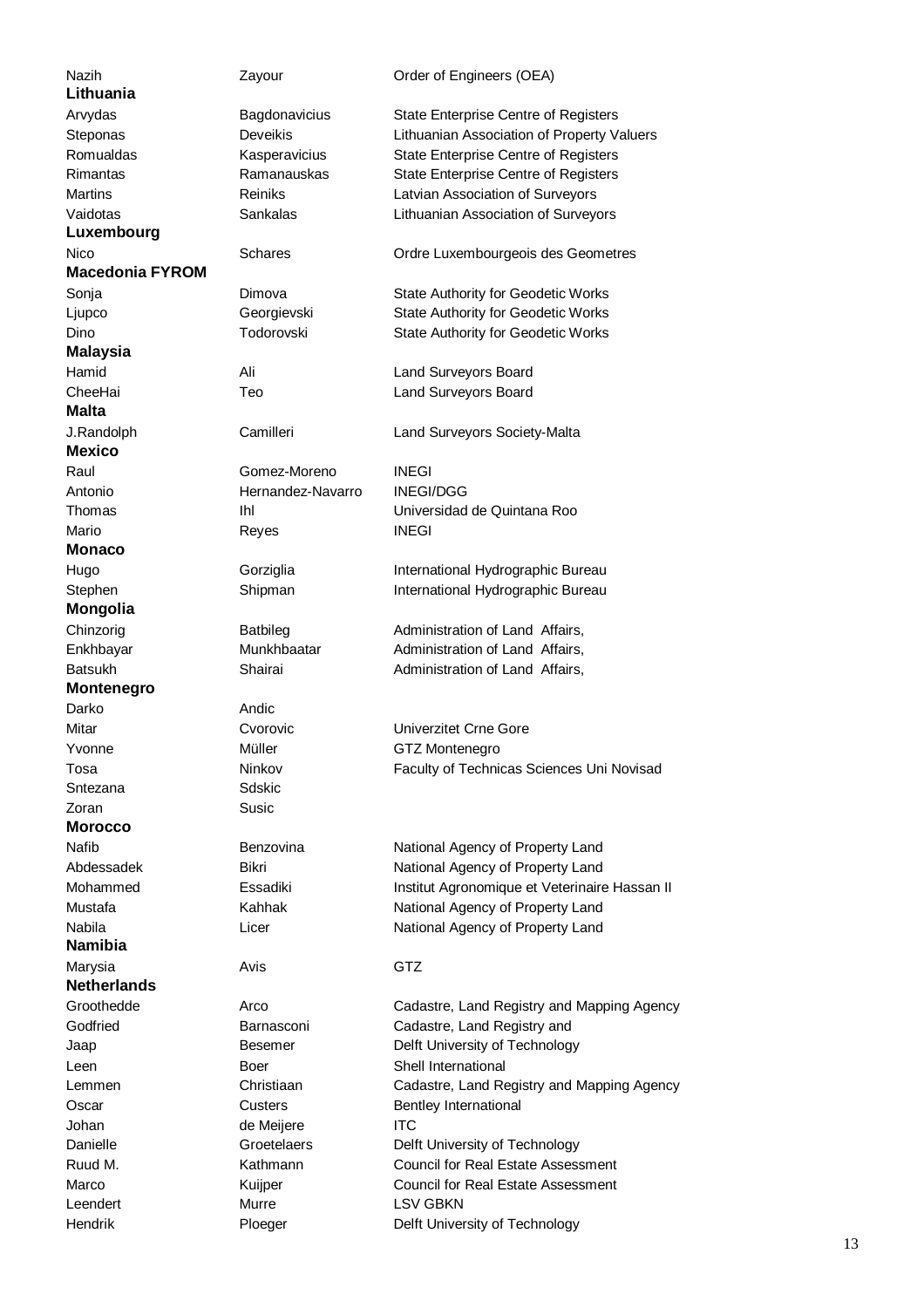Jan **Polman** Polman Polman Consultancy Herman Quee Martin Salzmann Kadaster Arbind Tuladhar ITC Peter van Oosterom TU Delft Herndirk Westerbeck Richard Witmer Kadaster Kim Young Hyun Jaap Zevenbergen TU Delft - OTB **New Zealand**  Adam Greenland LINZ **Nigeria**  Adeniran Adekunle Nicholas Akanni Daniels

Wouters Rik Cadastre, Land Registry and Mapping Agency Paul van Asperen Ministry of Transport, Public Works and Water Management Jeroen van der Heijden OTB Research Institute for Housing Urban and Mobility Studies Paul van der Molen Cadastre, Land Registry & Mapping Agency Jan Willem van Eck Cadastre, Land Registry and Mapping Agency Mark R. Wijngaarde Comite de Liason des Geometres Europeens Graeme Blick Land Information New Zealand Brendan Boyle Land Information New Zealand Anselm Haanen Land Information New Zealand John Hannah University of Otago Martin Martin Hewitt GeoSystems Ltd Neil Pullar Cadastre Limited Albert Abequnde Chafemi Awolowa University Titi **Abiodun** Abiodun NIGERIAN INSTITUTION OF SURVEYORS Shadrack Adelayo Adelakun NIGERIAN INSTITUTION OF SURVEYORS Anthony **Adeove** AAC Consulting Adedeji **Adewale** Adewale **University of Ibadan** Isaac **Adewola** OFFICE OF THE SURVEYOR GENERAL Festus Akarakiri F.R.A. Akarakiri + Co. Bashir Ayoade **Akinade** Akinade NIGERIAN INSTITUTION OF SURVEYORS Olufemi Isaac Akintola NIGERIAN INSTITUTION OF SURVEYORS Bassey J. **Akpan** Akpan NIGERIAN INSTITUTION OF SURVEYORS Grace **Akpofure** NIGERIAN INSTITUTION OF SURVEYORS Abiodun Alene Alonge NIGERIAN INSTITUTION OF SURVEYORS Gene N.J. **Amako** Amako NIGERIAN INSTITUTION OF SURVEYORS Anthony **Anaebonam** Ascom and Partners Cyril Chidube Anichebe BENSUBE NIGERIA LIMITED Babatunde **Arinola** Arinola **NIGERIAN INSTITUTION OF SURVEYORS** Layi **Arinola** Arinola **NIGERIAN INSTITUTION OF SURVEYORS** Williams Lawrence Aruleba Federal Ministry of Housing & Urban Development Anthony I. Ashiofu NIGERIAN INSTITUTION OF SURVEYORS Luke Asika NIGERIAN INSTITUTION OF SURVEYORS Olushola Atilola NIGERIAN INSTITUTION OF SURVEYORS Joshua Tinuoye **Atolagbe** NIGERIAN INSTITUTION OF SURVEYORS Ishaya Atsen Globe Surveys NIG LTD Olubodun Ayeni NIGERIAN INSTITUTION OF SURVEYORS Olatunde Ayodele ROYAL OASIS INVESTMENTS LTD Sadiq Balogun Balogun MINISTRY OF WORKS AND HOUSING KADUNA STATE Fitka Bilshakka Federal Capital Street Garki Ugo C. Chime Chime NIGERIAN INSTITUTION OF SURVEYORS Raph Chukwu NIGERIAN INSTITUTION OF SURVEYORS Thomas Dabiri Dabiri Hydroaric International Ltd. Akpoghene Dickson Dickson NIGERIAN INSTITUTION OF SURVEYORS

Emmanuel Durodola NIGERIAN INSTITUTION OF SURVEYORS Peter Ediru Ediru NIGERIAN INSTITUTION OF SURVEYORS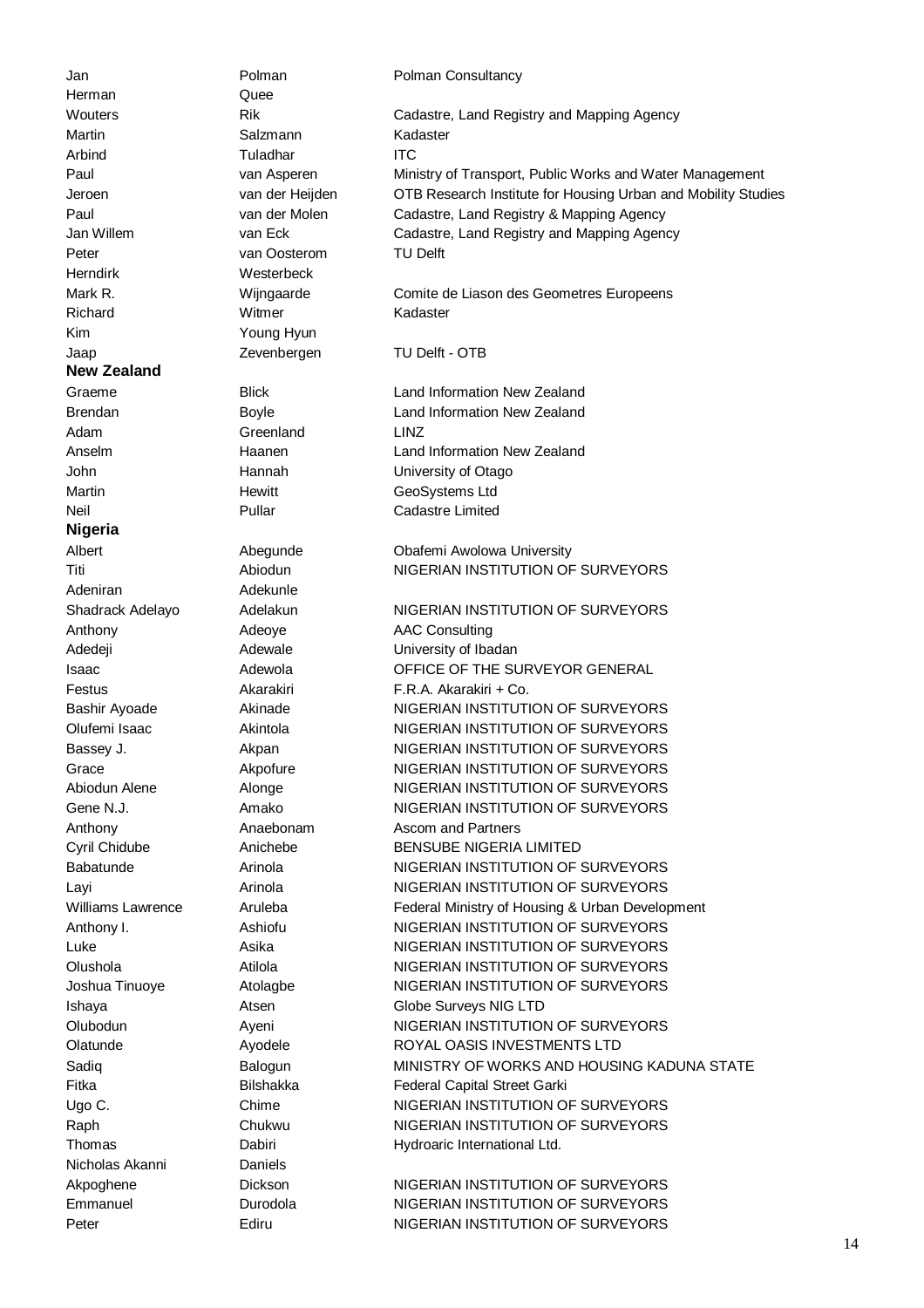Juliet Ezechie GeoQinetig Ismail **Iro Iro** AGIS Emem Isang Isang Isang Emem Isang & Co Francis Moulue Bureau of Lands Stephen **Oforkaja** Cudif Services Chigbo Okeke Cudie Services Omorogbe **Osai** 

Innocent Egbuh NIGERIAN INSTITUTION OF SURVEYORS Irughe R. **Ehigiator** NIGERIAN INSTITUTION OF SURVEYORS Jacob Odeh Ehiorobo NIGERIAN INSTITUTION OF SURVEYORS Chukwubike Ejianya Emco and Partners LTD Michael Ejianya Emco and Partners LTD Olukayode Ekundayo UNIVERSAL SURVEY SERVICES Chikezie **Elekwa** NIGERIAN INSTITUTION OF SURVEYORS Ebele **Emengini** Emengini Nnamdi Azikiwe University Augustine Emeribeole IMO State University Okokon U. Essien NIGERIAN INSTITUTION OF SURVEYORS Angela Eugene **Etuonovbe** Angene Surveys & Consultants Ayodeji Fadipe Ayo Fadipe Ayo Fadipe & Associates Francis Fajemirokun UNIVERSITY OF LAGOS Tunde **Fakologbon** NIGERIAN INSTITUTION OF SURVEYORS Oluwasogo O. Haadi THE POLYTECHNIC, IBADAN Matthew Ibitoye Geomatt Associates Moses Idemudia NIGERIAN INSTITUTION OF SURVEYORS Goin Igo Igo Geobeamus Global Klein Akhigbe **Irenen** Irenen NIGERIAN INSTITUTION OF SURVEYORS Charles Chinwuba Isifeh NIGERIAN INSTITUTION OF SURVEYORS Carlos J. Kabichi WALTER NIGERIA LIMITED Olufemi Kasim Kasim Nigerian Institution of Surveyors Hakeem Afolabi Kushimo Ministry of Housing & Urban Development Saheed Oluwatosin Lasisi Federal Ministry of Housing & Urban Development Ngozi K Ngolayefa Federal School of Surveying Gertrude N. 
and Mixtuber 2012 Night Control Control Number 2013 Number 2014 Number 2013 Number 2013 Onyekwere Njoku NIGERIAN INSTITUTION OF SURVEYORS Ifeanyi Frederick Nnebedum NIGERIAN INSTITUTION OF SURVEYORS Terry Lucky **Noah** Noah NIGERIAN INSTITUTION OF SURVEYORS Sanni Nuhu Nuhu NIGERIAN INSTITUTION OF SURVEYORS Clement Nwabichie NIGERIAN INSTITUTION OF SURVEYORS Emmanuel Nwabude Nigerian Institution of Surveyors Vincent Nwokoro NIGERIAN INSTITUTION OF SURVEYORS Victor O. Nyamse NIGERIAN INSTITUTITON OF SURVEYORS Chuka Edward Oboli Federal Ministry of Housing Alfred O. **COMIT CONTEX CONTROLLY ARE ALTER OF SURVEYORS** Chima **Ogba** NIGERIAN INSTITUTION OF SURVEYORS Akinboye Ogunola NIGERIAN INSTITUTION OF SURVEYORS Samuel Aderemi Ojo NIGERIAN INSTITUTION OF SURVEYORS Francis Okeke University of Nigeria Gabriel **Gabriel** Okeke Global Surveyors and Engneers Monday Okholo THE POLYTECHNIC, IBADAN Niaugustine **Okpani** Okpani NIGERIAN INSTITUTION OF SURVEYORS Charity Olla Federal Capital Development Oluwatosin Oloko NIGERIAN INSTITUTION OF SURVEYORS Joseph Olufemi Olugbemi NIGERIAN INSTITUTION OF SURVEYORS S. Oyediran Clukayode University of Lagos Kayode **Oluwamotemi** NIGERIAN INSTITUTION OF SURVEYORS Felecia Omatsola NIGERIAN INSTITUTION OF SURVEYORS Emmanuel Omuya NIGERIAN INSTITUTION OF SURVEYORS Eugene Onyeka Enugu State University of Science and Technology Murtala Adebayo **Orire China Adebayo MIGERIAN INSTITUTION OF SURVEYORS**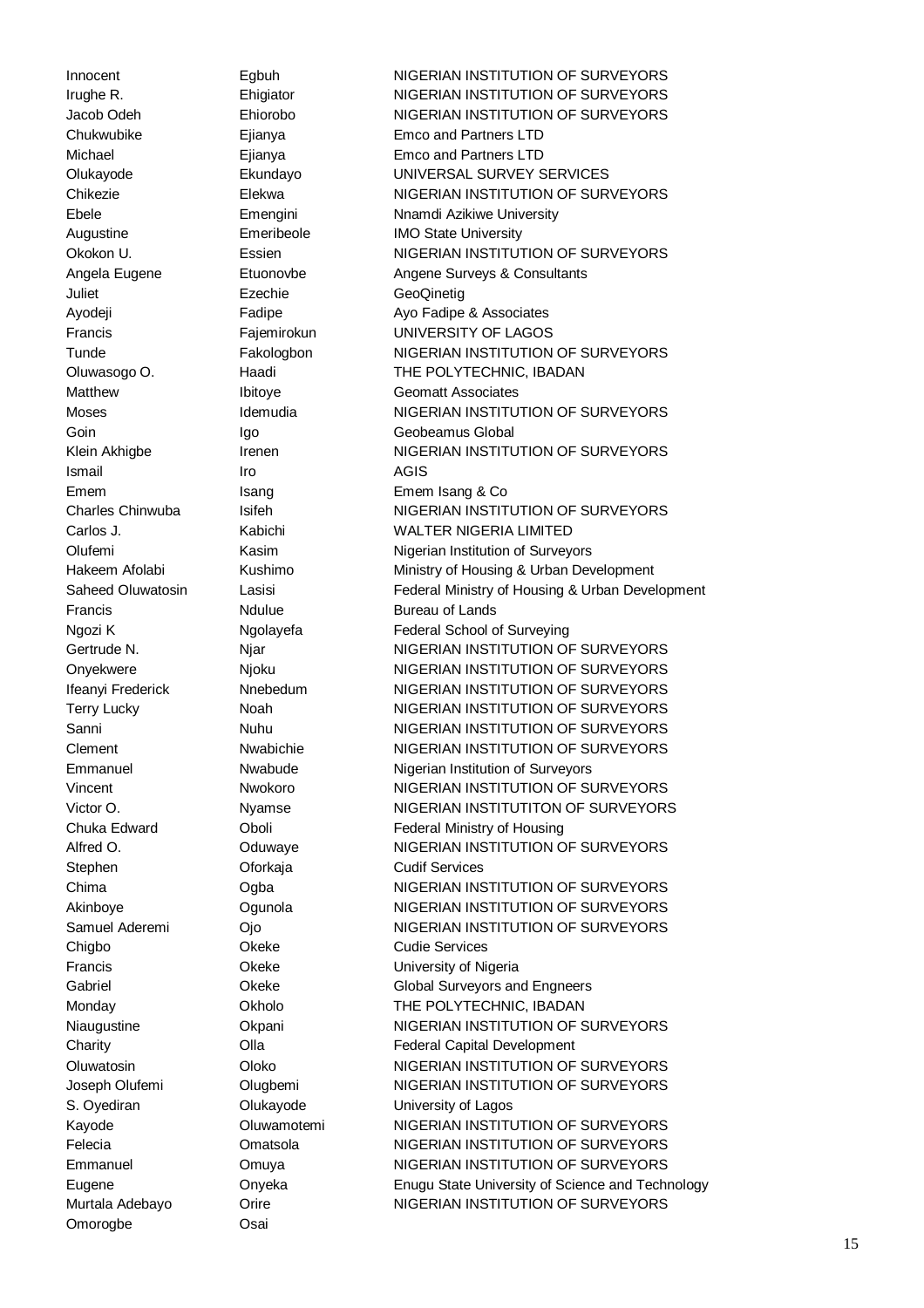**Norway**  Lars **Example 2** Krangnes **Fugro Survey AS** Sverre Steen Statens Kartwerk Anders Tandberg Tor **Valstad** City of Oslo **Poland**  Edward Mecha GEOBIO **Portugal**  Ana Paula Falcao Flor Geoide Lda Joao Henriques Geoide Lda **Puerto Rico, USA Romania**  Anca- Magdalena Bordeianu Cristina Oana ESRI ROMANIA Gheorghe Mugurel Radulescu North University Paul-Dan Ursu Ursu Stewart Romania Christian Vasile ESRI ROMANIA

Sam **Osodipe COSONIC CONTRAN INSTITUTION OF SURVEYORS** Fan Ayeh **Osuala** Osuala NIGERIAN INSTITUTION OF SURVEYORS Francis **State Contract Contract Contract Contract Contract Contract Contract Contract Contract Contract Contract Contract Contract Contract Contract Contract Contract Contract Contract Contract Contract Contract Contract** Sunday Babatunde Saidi Saidi NIGERIAN INSTITUTION OF SURVEYORS Olaniyi Saheed Salawudeen Federal School of Surveying, Oyo. Nigeria Badamasi Tahir Tahir NIGERIAN INSTITUTION OF SURVEYORS John Tondu Dept. of Survey and Mapping FCDA Raphael **12 Uche** Uche NIGERIAN INSTITUTION OF SURVEYORS Leonard Chukwuemeka Ugwu NIGERIAN INSTITUTION OF SURVEYORS Kenneth Unnamba FEDERAL MINISTRY OF SCIENCE AND TECHNOLOGY Godfrey James **NIGERIAN INSTITUTIO OF SURVEYORS** 

Oda Buhaug Sor - Trondelag Jordskifterett Sameh Gharib University of Bergen Sigurd Klepp Sor-Trondelag jordskifterett Arve **Leiknes Bergen University College** Leiv Bjarte Mjøs Morges Jordskiftekandidatforening Ola Ovstedal Norwegian University of Life Sciences Oyvind Ravna **Ravna** University of Tromso August Edvard Rösnes The Norwegian University of Life Sciences Per Kåre Sky Sky University of Life Sciences Kari Strande Norwegian Mapping anc Cadastre Authority

Tomasz Budzynski Warsaw University of Technology Piotr **Cichocinski** AGH University of Science and Technology Krystyna Czarnecka Warsaw University of Technology Andrzej Hopfer Association of Polish Surveyors Monika Jaroszewska Warsaw University of Technology Marcin Marcin Karabin Warsaw University of Technology Krzysztof Koreleski Vniversity of Agriculture Zenon Parzynski Instytut Geodezji Wyzszej i Astronomii Geodezynej Adrianna **Pulecka** Warsaw University of Technology Katarzyna Sobolewska-Mikulska Warsaw University of Technology Jakub Szczepanski Department of Rural Areas Planning Wojciech Wilkowski Warsaw University of Technology Miroslaw **Zak Zak Agricultural University of Cracow** Ryszard Zrobek University of Warmia and Mazury Sabina Zrobek University of Warmia and Mazury

Carlos Rodriguez Colegio de Ingenieros Y Agrimensores de Puerto Rico Carlos Vega University of Puerto Rico, Mayaguez Linda L. Velez-Rodriguez Instituto de Agrimensores del Colegio

Radu **Jianu** Jianu Technical University of Civil Valeriu Manolache Romanian Geodetic Union Maricel Palamariu Ministerul Educatiei Si Cercetarii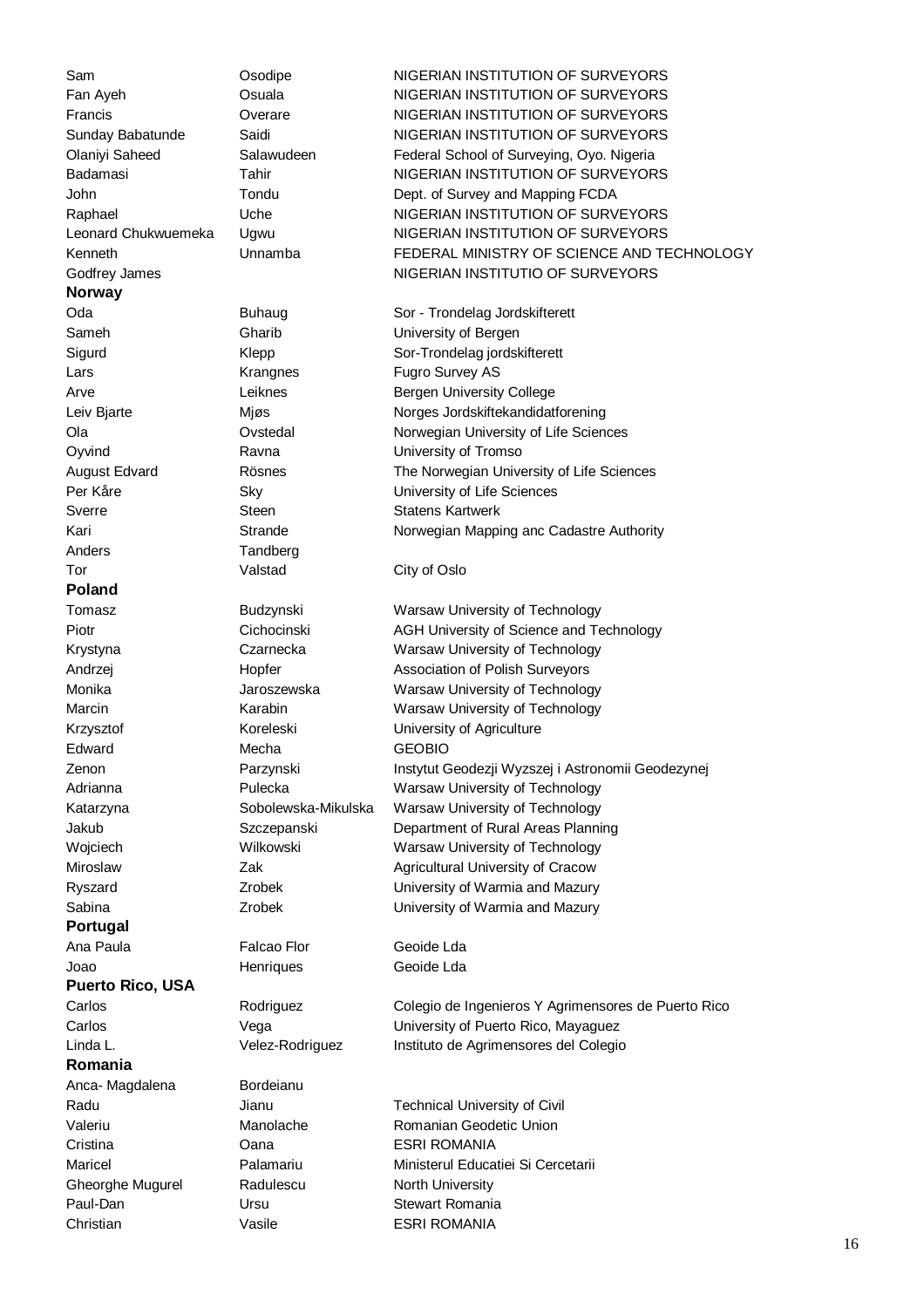**Russian Federation**  Vladimir Golulev Moscow State University Galina Kovalevskaya Sergey Volkov **Saudi Arabia**  Abdullah Alshehri Altwaijri Saleh Surveying Department Abdullah Mohammed Shedayed Georeference **Scotland**  Andrew Morris Morris Mason Land Surveys LTD **Serbia**  Branko Begovic GTZ Office Belgrad Vladimir Bulatovic University Novi Sad **Singapore Slovak Republic Slovenia**  Sonja Bogatin **South Africa**  Dorman Chimhamhiwa University of Kwazulunatal Nyambeni James Mudau Land Affairs Department **Spain**  Pedro J. Cavero FIG Comm. 2 Chair Marta Fernández Enoc Sanz Ablanedo Universidad de León

Alexandrina Zaharia Lower Danube. Cadastre Specialisation

Alexey Chernenkov Goszemkadastrsyomrf-VISKHAGI Denis Dudnikov Federal Agency for Cadastre Roman Filimoshin Federal Agency for Cadastre Victor **Kislov Kislov** Federal Center for Project Finance

Vicrotia Kulik Federal Center for Project Finance Sergey Loginov Federal Agency for Cadastre Yury **Neumyvakin** State University of Land Use Planning Sergey **Pavlikhin** Federal Agency for Cadastre Sergey **Pavlov** Pavlov Federal Center for Project Finance Voctor Tatarinov Geophysical Center of RAS Vladimir Tikhonov Federal Center for Project Finance Natalia **Vandysheva** Federal Center for Project Finance

Natalia **Natalia** Zavilova Federal Center for Project Finance Nikolay **Zhirov Zhirov** Federal Center for Project Finance

Othman **Alkherayef** General Directorate of Military

Mohamed **Alsubaie** Alsubaie General Directorate of Military Survey Ali Salim Alzahrani General diroctrate of military survey

**Ivan Aleksic** Republic Geodetic Authority Djordje Ninkov American University- MBA Oleg Colalovic Republic Geodetic Authority

See Seng Guan Singapore Institute Surveryors & Valuers

Jan Hardos Chamber of Surveyors & Cartographers Alojz **Kopacik** Departament of Surveying Stefan Lukac Chamber of Surveyors & Cartograhers

Marsan Ceh Institute of Real Estate Studies

Victor Vuyani Constable Department of Land Affairs Paul Marshall South African Coucil for Surveyors (Plato) John Obree DLA: Surveyor-General Office: Cape Town Mmuso Riba Riba Department of Land Affairs (RSA) John Trangoš Murray & Roberts Construction (PTY) Chris Williams-Wynn Department of Land Affairs

Ernest Bosch Institut Cartografic de Catalunya

Jose Ramon Rodriguez-Perez ESTIA. Universidad de Leon Julia Talaya Institut Cartografic de Catalunya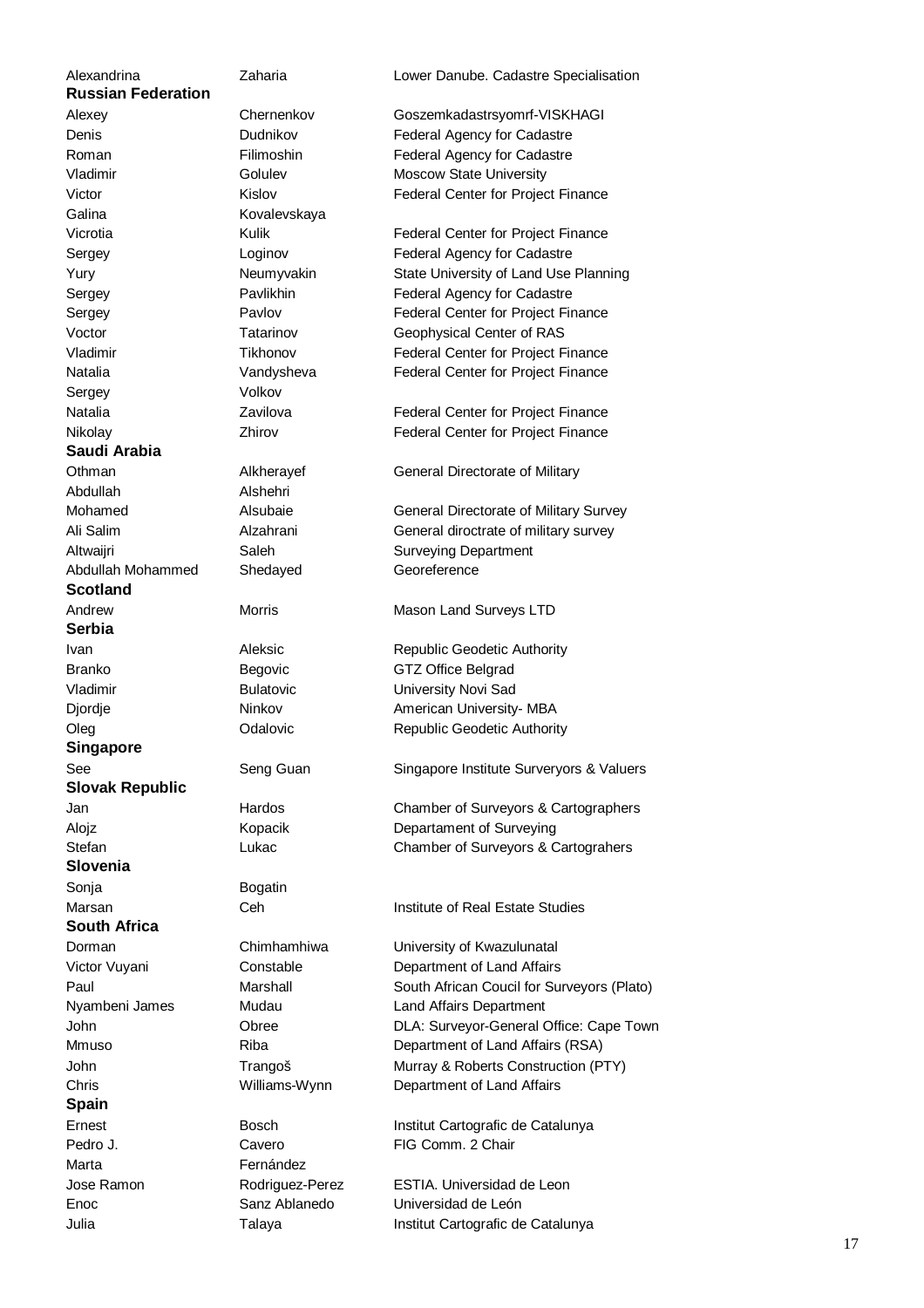### **Swasiland**

**Sweden**  Hanna Edlund Sara Grafström Lennart Johansson Frida Karlsson

Anders **Alfredsson** Lantmäteriet Tomas **Andersson** Lantmäteriet Kristin **Andreasson** Lund University Mats **Berglund** SKMF Carl Berner KTH Emil Ciepielewski Lennart Claesson SKMF Birgitta Ericsson Lantmäteriet Göran Eriksson Lantmäteriet Per-Ola Eriksson Lantmäteriet Klas **Ernald Borges** Lund University Christina Gustafsson IPD Norden Lars Jansson Lantmäteriet Ann Jennervik EESD Stig Jönsson Lantmäteriet Christina Kempe Lantmäteriet Bengt Kjellson Lantmäteriet Bo Lauri Lantmäteriet Mikael Lilje Lantmäteriet Niklas Nasen SKMF Anders Nordqvist Lantmäteriet Per-Anders Olsson Lantmäteriet Angelica Oscarsson Lantmäteriet Jesper Paasch Lantmäteriet Peter Ringberg Lantmäteriet Henrik Roos Lantmäteriet Runar Svensson Lantmäteriet Christian Tufvesson Lunds Tekniska Högskola Sweden

Albert Mhlanga Surveyor Generalis Department Cecilia Adolfsson Swedish Property Federation Allan Almqvist Malmö City Planning Office David Arvidsson Lunds Tekniska Högskola Svante Astermo Sveriges Lantmätareförening, SLF Kjell Blomberg Stedsingenjörskontoret Lars Engberg Lantmäteriverket Olof Farnkvist Geodetic Research Division, Lantmateriverket Malin Fex Lunds Tekniska Högskola Sweden Åke Finnström Lantmäteriet (the national Land Survey of Sweden Jan Hallebro Lantmäteriet, NLS Sweden Monica Högberg Lantmäteriet, The National Land Bo **Jonsson** Jonsson National Land Survey of Sweden Bengt Olof **Käck** National Land Survey of Sweden Monica Lagerqvist Nilsson Ministry of Sustainable Development Cecilia Linden Working Week 2008, Stockholm Margareta **Lindquist** Lindquist National Landsurvey Lars Magnusson Statens bostadskreditnämnd Ann K Myles Most National Land Survey of Sweden Olof Clsson Colsson National Land Survey of Sweden Tommy **Österberg** Swedesurvey AB Matilda Sahl Sahl The Royal Institute of Technology Hans **Sandler** Sandler Stockholm City Planning Administraton Lennart **Sundström** National Land Survey of Sweden Bengt Svensson Land Court of Gothenburg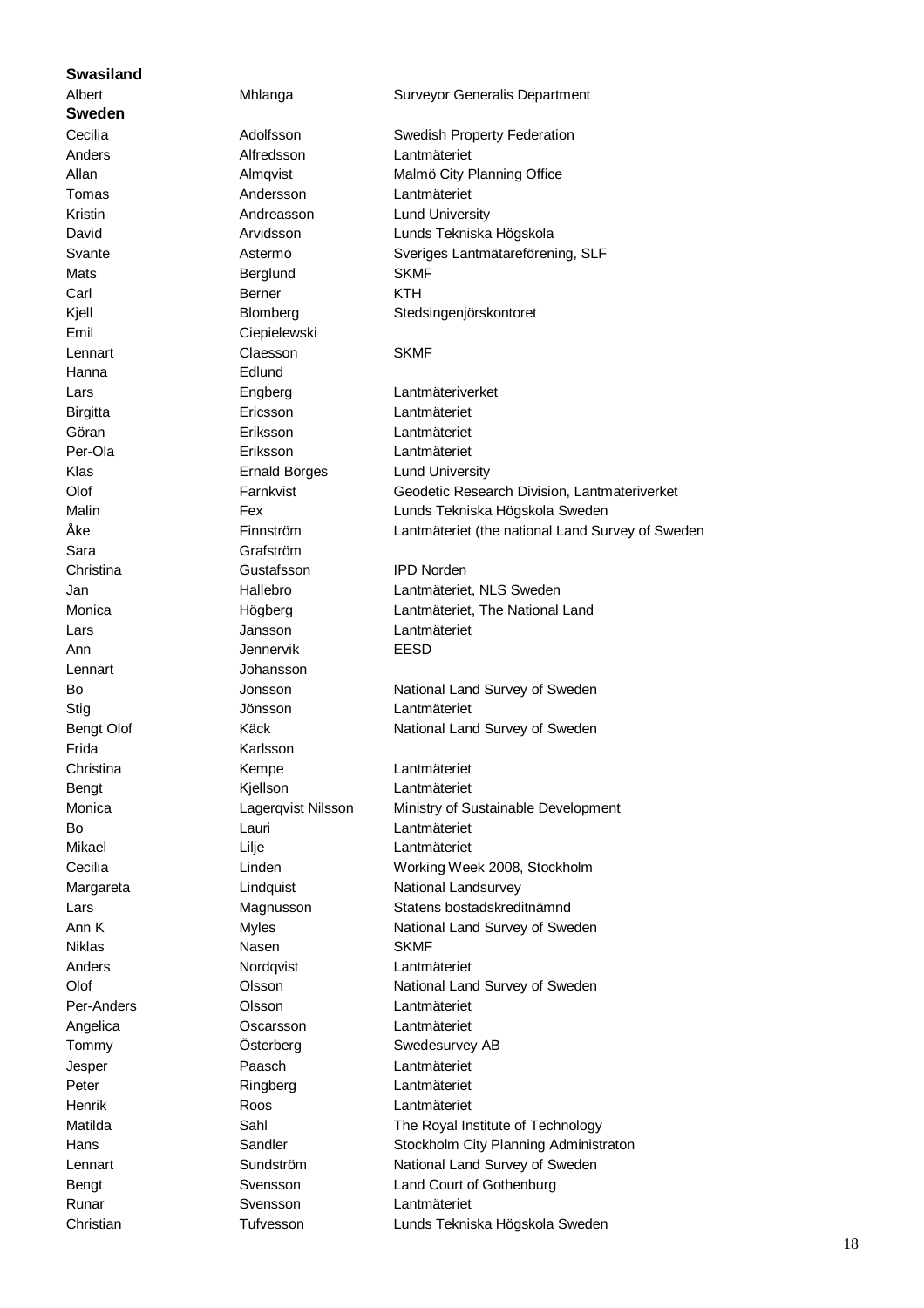### **Switzerland**

Jean-Robert Schneider **Tanzania Thailand Tunisia**  Ahmed Trigui **Turkey**  Ece Aksov Nedim Onur **Aykut** Turgut **Ayten** 

Fevzi Karsli KTÜ

Fadi Bayoud Leica Geosystems AG Alfred Bollinger Abteilung Landwirtschaft Kanton Zürich Madlena Cavelti Cavelti Cartographica Helvetica Peter Dütschler Dütschler&Naegeli, Vermessung+Geoinformation AG Beat **Fischer** Fischer University of Applied Sciences Pierre-Yves Gilliéron EPFL ENAC TOPO Thomas Glatthard Redaktion VPK Johannes Hotz Leica Geosystems AG Hilmar Ingensand ETH Zürich Christian Kaul Kaul Kaul Beratungen GmbH Michael **Keller** Keller IPG Keller AG Mathias **Lippuner** Lippuner IG GIS AG Edi **Edi** Meier **Edi Meier + Partner AG** Jean-Paul Miserez swisstopo Daniel Steudler Eidg. Vermessungsdirektion Salim Abdulla Department of Survying & Urban Planning Mohammed Ali Ali Dept. of Survey and Planning Salum Juma Dept. Surveyors & Urban Planning Ignations K. Nhnyete Tanzania Ports Authority Tahir Omar Department of Lands and Registration Muhammad Sulaiman Ministry of Water Construction Said Charles Ufuzo Dept. of Survey and Urban Planning Orapan Srisawalak Sukhothai Thammatirat Open University Hakan Akcin Karadmas University Sabahattin Akkus University of Selcuk M.U. Altin Altin Istanbul Technical University Mustafa **Atasov** Atasov AKSARAY UNIVERSITY Gülcin Atay Ataw Karadeniz Technical University Cüneyt **Aydin** Aydin Yildiz Technical University Arif Cagdas **Aydinoglu** Arif Cagdas AYDINOGLU Fuat **Basciftci Basciftci** University of Selcuk Yuksel Boz Boz Karadeniz Technical University (KTU) Hasan Cagla University of Selcuk Leyla Çakir KARADENIZ TECHNICAL UNIVERSITY Ertugrul Candas Candas Turkish Chamber of Survey and Rahmi Nurhan Celik Celik Istanbul Technical University Hüsniye Ebru Colak KTU Geodesy&Photog. Eng. GISLab Nusret Demir YILDIZ TECHNICAL UNIVERSITY Savas Durduran Selçuk university Orhan Ercan Turkish Chamber of Survey and Özlem Erden KARADENIZ TECHNICAL UNIVERSITY Kamil **Eren** Eren Istanbul Kultur University Semra Günes Günes Yildiz Technical University Mehmet Gür Gür Yildiz Technical University Halil Ibrahim **Inan** Inan Karadeniz Technical University Fatih Iscan Iscan University of Selcuk Kamil Karatas Karatas Karadeniz Technical University

Jürg Kaufmann geosuisse, Swiss Association of Geomatics and Landmanagement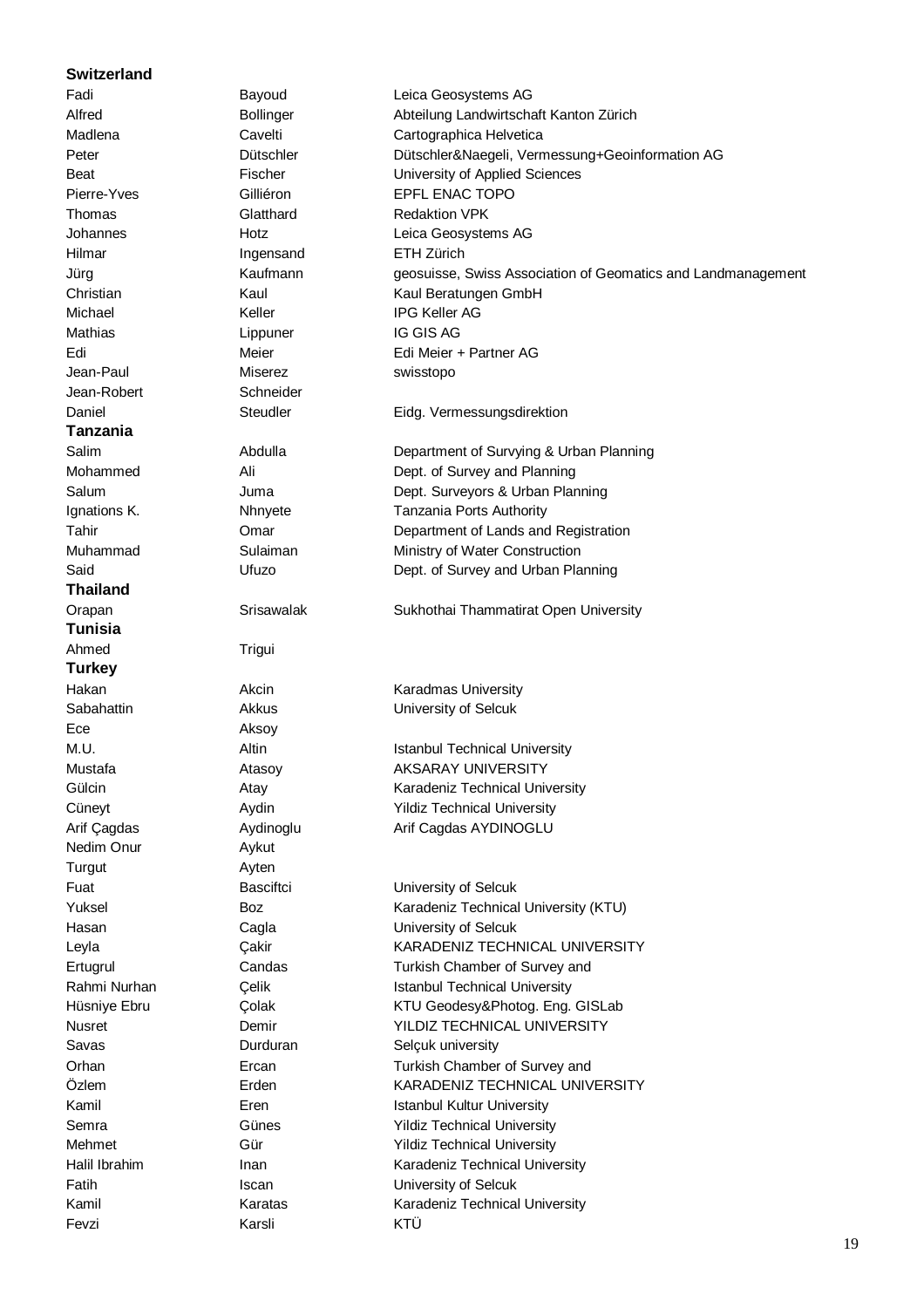Jack McKenna Stewart International Recep Nisanci GISLab Dursun Zafer Seker Seker ITU Esra Tekdal ITU Bayram **Uzun** Uzun GISLab Sibel **Uzun** Cemal Ozer **Yigit** Yigit Selcuk University Volkan Yildirim GISLab **United Arab Emirates United Kingdom**  Stephen Booth Booth PV Publications Ltd. Paul **Brooks John Laing** Lorenzo Cotula IIED Peter Dale Paul Dewitt Diane Dumashie RICS Kristina Gamst RICS Ken Hall RICS Alan Haugh John Humphrey Exxon Mobil James **Kavanagh** RICS Howard **Klein** Klein **Klein** Klein **Klein Consult Limited** Rob Mahoney Mahoney MahGeo Joe Martin BCIS, RICS Mike McKay McKay COWI A/S Robin McLaren Know Edge Ltd Dorothee Müller Müller HM Land Registry Keith Murray Murray Crdnance Survey

Cemal Özgü **Kivilcim Istanbul Technical University** Asiye Ülkü Kutlu Kutlu Turkish Chamber of Survey and Sahin **Nihat** Nihat Turkish Chamber of Cadastre and Survey Engineers Ali Fahri Özten Turkish Chamber of Survey and Muhammed Sahin Istanbuld Technical University Tosun Tansu Yildiz Technical University Petek Tatli Tatli Yildiz Technical University Mualla **Xalcinkaya** Karadeniz Technical Universty Nazan **Yilmaz** Yilmaz Karadeniz Technical University Kemal Yurt Yurt Karadeniz Technical University (KTU) Hussein Abdulmuttalib Dubai Municipality, GIS Center Ruth Adams Adams UK Hydrographic Office Wilfred Miller Anim-Odame Cass Business School John Bacon Bacon Institution of Civil Engineering Surveyors Isaac Boateng University of Portsmouth Richard **Bullard** Bullard **Anglia Ruskin University** Mark Burbidge LEICA GEOSYSTEMS Edwin **Danson** Institution of Civil Engineering Surveyors Tim Elliott Elliott Environmental Surveyors William Gilmour Gilmour Fugro Offshore Survey Iain Greenway Ordnance Survey of Northern Ireland Richard Grover Contract Contract Contract Contract Contract Contract Contract Contract Contract Contract Contract Contract Contract Contract Contract Contract Contract Contract Contract Contract Contract Contract Contract Gordon **Gordon** Johnston Venture Geomatics Ltd. Martin **Institution of Civil Engineering Surveyors Kennard Institution of Civil Engineering Surveyors** Tom **Kennie** Kennie Ranmore Consulting Group Tony **Cass Business School** Vida Maliene Liverpool John Moores University Annette Mason Mason MASON LAND SURVEYS LIMITED Kevan Mason MASON LAND SURVEYS LIMITED Andrew Morley Morley Institution of Civil Engineering Surveyors Frances Plimmer Kingston University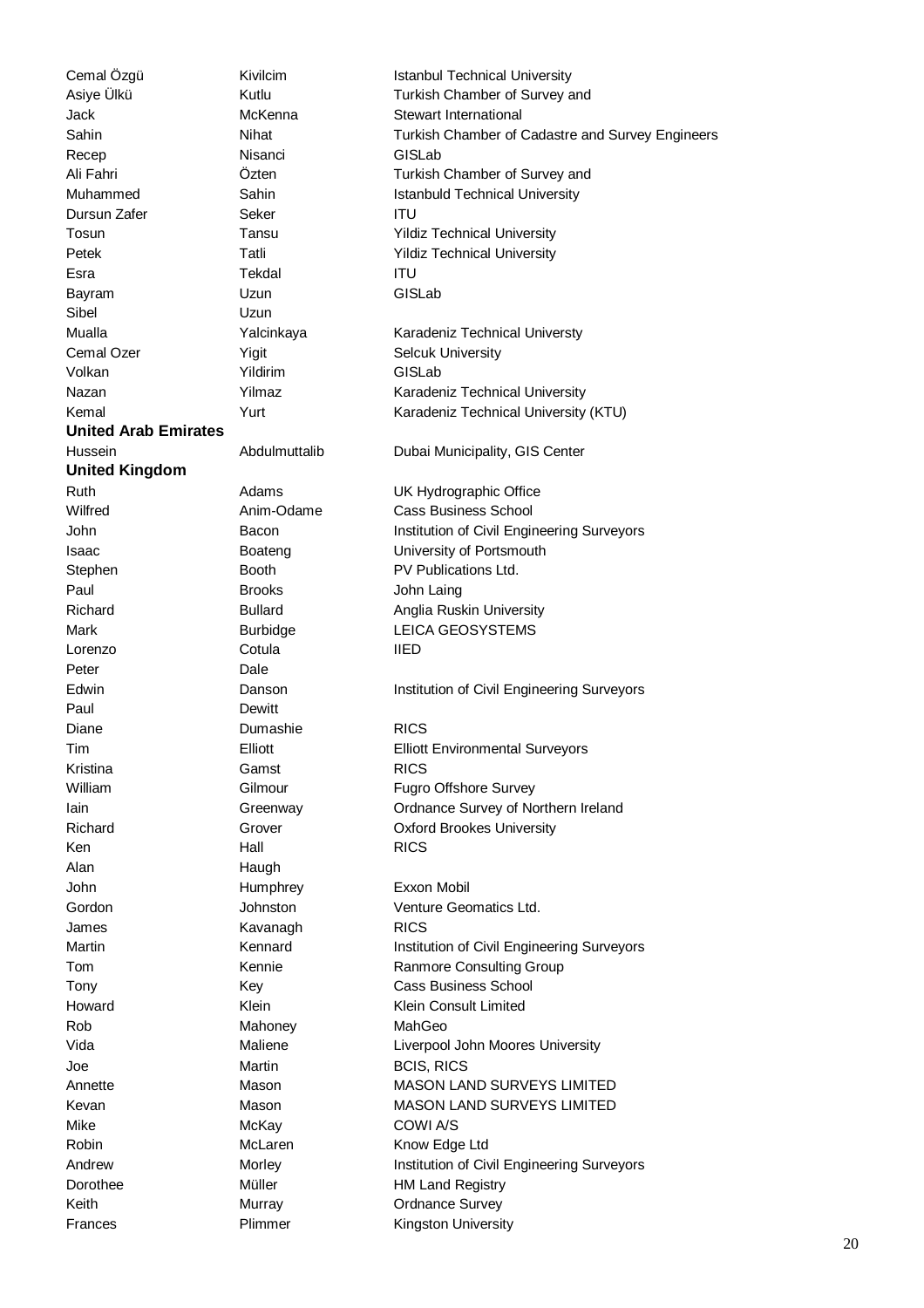Philip Wilbourn **USA**  Nicholas Day John Hohol Godfrey Humes Daniel Koch Neil Weston

Philip Shearer RICS Keith Clifford Bell World Bank Mark Cygan ESRI Jack Dangermond ESRI Kevin Daughtery ESRI Robert **Foster** Foster ACSM Jeff **Hamilton** Hamilton Trimble John Hamilton AAGS Brent Cones Cones ESRI Thierny **Kressmann** ESRI Catherine LeCocq SLAC Tim Lemmon **Trimble** Charles **Pearson** ACSM Günther **Pichler** Pichler ESRI Cora Shaw World Bank Michael J. Silah Silah NOAA Dru Smith NOAA Donny Sosa ESRI

Timothy **Purver** Purver Atlantic Geomatics (UK) Ltd Gethin Roberts The University of Nottingham Geoffrey Schmitt Schmitt Institution of Civil Engineering Surveyors Dan Schnurr Schnurr Simons Aerofilms Derek Smith Smith Institution of Civil Engineering surveyors Jim Smith Institution of Civil Engineering Surveyors Alan Thunhurst M.J.Rees and Company Ltd Malvern Tipping Tipping Tipping Estates Limited Andrew Trigg Land Registry Tony **Vickers** Vickers **Kingston University C-SCAIPE** Timothy Viney Viney Atlantic Geomatics (UK) Ltd Alan F. **Institution of Civil Engineering Surveyors** Institution of Civil Engineering Surveyors Peter Wyatt Wyatt University of the west of England Andrew Armstrong NOAA/UNH Joint Hydrographic Center Douglas Batson Batson U.S. Board of Geographic Names George **Brady** Brady San Diego County Water Authority Kevin Dixon University of Southern California David Doyle National Geodetic Survey Steven Frank Frank New Mexico State University Tim Hodson Enviroment Systems Research Institut Larry **Hothem** U.S. Geological Survey Jerry Mills Mills NOAA-Hydrographic Surveys Division Taylor Noel International Land Systems (ILS) Inc. Craig Craig Nowicke NewStream Companies Steven Nystrom Appraisal Institute Peter Rabley Rabley International Land Systems (ILS) Inc. Robert Ruland Stanford Linear Accelerator Center Tomas Soler Soler National Geodetic Survey Chris van der Loo Trimble Navigation Ltd Neil Vancans RHE Inst Technology **Dennis A.** Webb Primus Valuations G. Michael **Yovino-Young** Appraisal Institute David Zilkovski Dept. of Commerce /NOAA/NOS